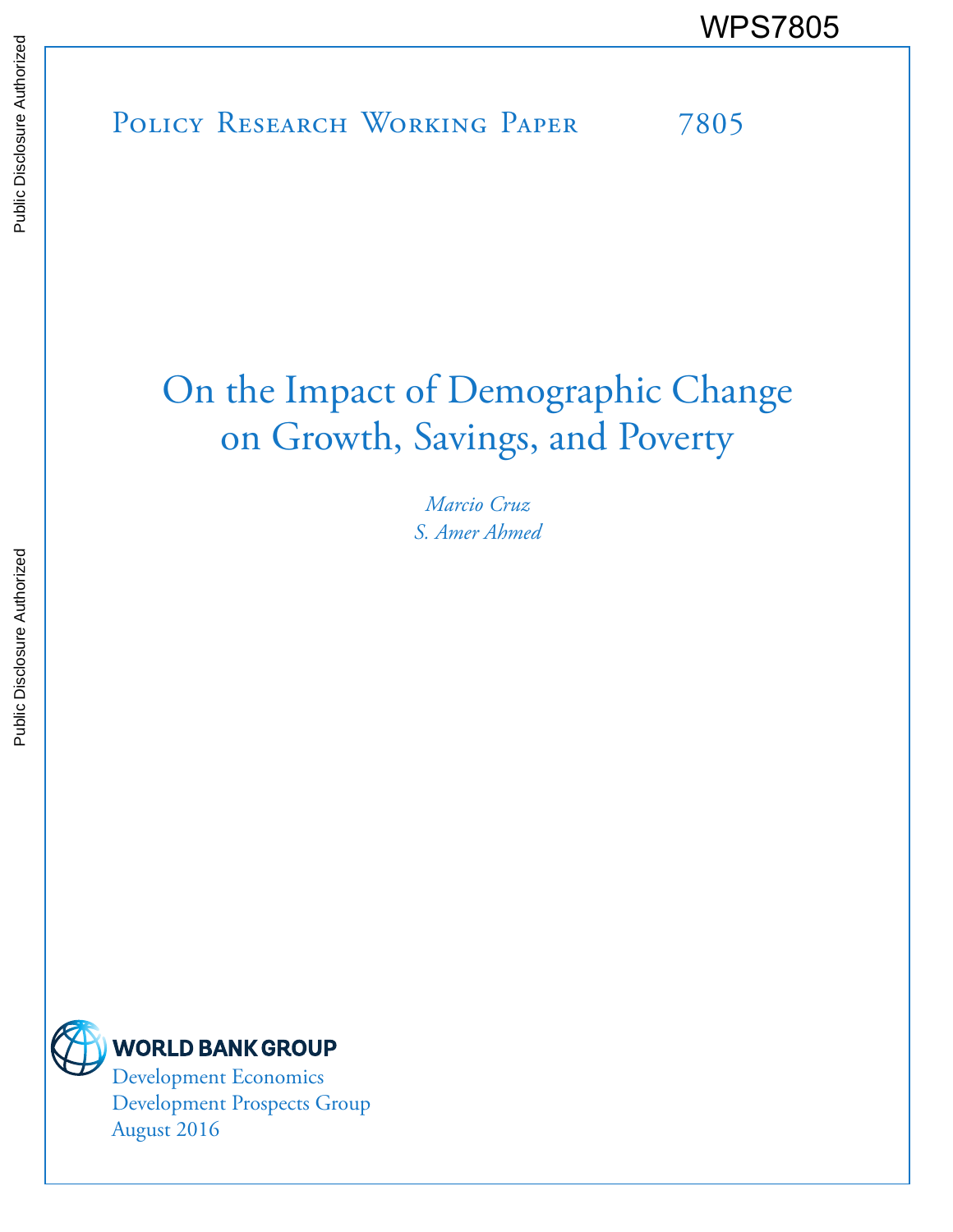# **Abstract**

Changing population age structures are shaping the trajectories of development in many countries, bringing opportunities and challenges. While aging has been a matter of concern for upper-middle and high-income economies, rapid population growth is set to continue in the poorest countries over the coming decades. At the same time, these countries will see sustained increases in the working-age shares of their population, and these shifts have the potential to boost growth and reduce poverty. This paper describes the main mechanisms through which demographic change may affect economic outcomes, and estimates the association between changes in the share of working-age population with per capita growth, savings, and poverty rate. An increase of one percentage point in the working-age population share is found to be associated with an increase in gross domestic product per capita growth by more than one percentage point, with similarly positive effects on savings and poverty reduction.

This paper is a product of the Development Prospects Group, Development Economics. It is part of a larger effort by the World Bank to provide open access to its research and make a contribution to development policy discussions around the world. Policy Research Working Papers are also posted on the Web at http://econ.worldbank.org. The authors may be contacted at marciocruz@worldbank.org and sahmed20@worldbank.

*The Policy Research Working Paper Series disseminates the findings of work in progress to encourage the exchange of ideas about development*  issues. An objective of the series is to get the findings out quickly, even if the presentations are less than fully polished. The papers carry the *names of the authors and should be cited accordingly. The findings, interpretations, and conclusions expressed in this paper are entirely those of the authors. They do not necessarily represent the views of the International Bank for Reconstruction and Development/World Bank and its affiliated organizations, or those of the Executive Directors of the World Bank or the governments they represent.*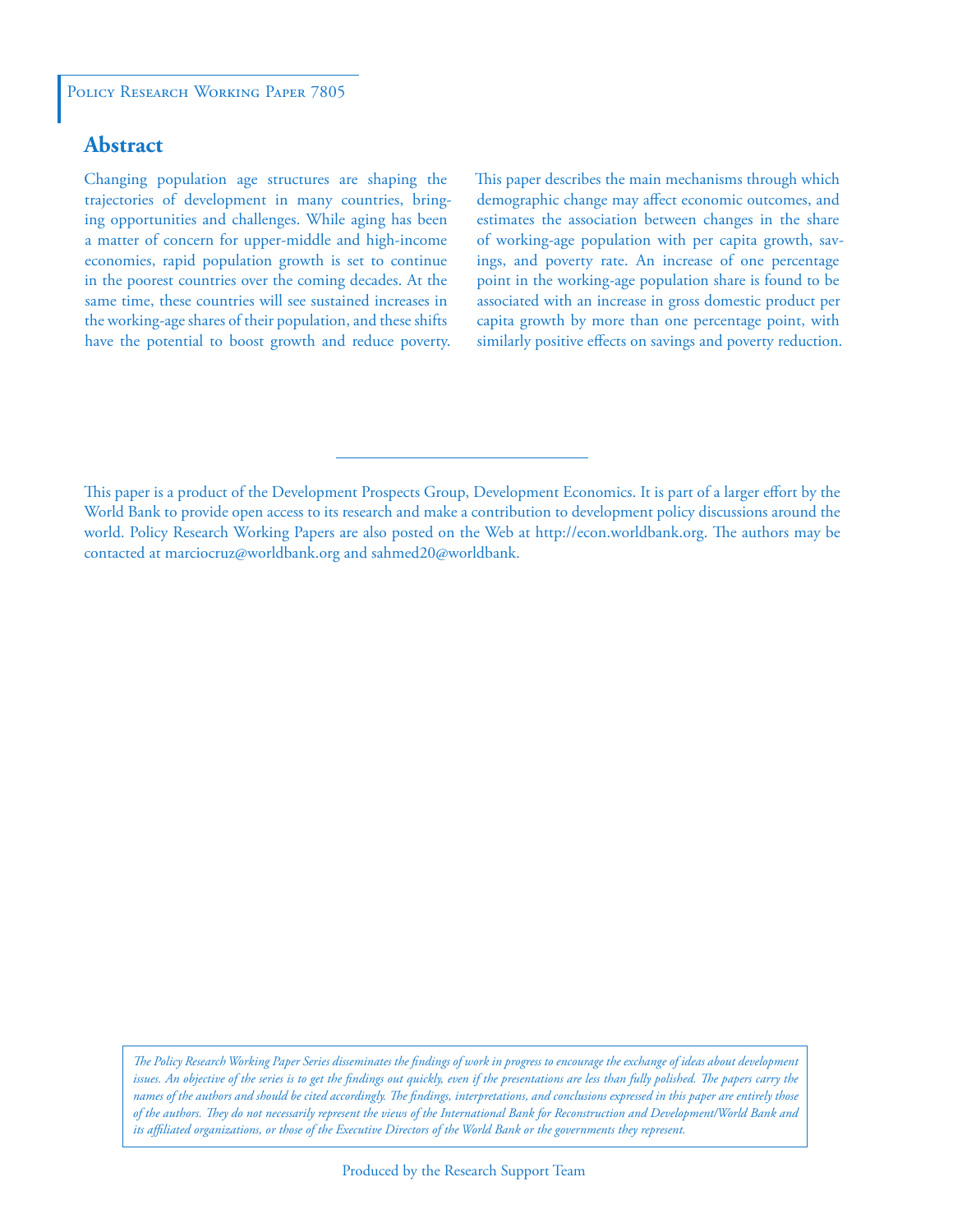#### **On the Impact of Demographic Change on Growth, Savings, and Poverty**

Marcio Cruz<sup>1</sup> and S. Amer Ahmed<sup>2</sup>

Keywords: Demographic change, economic growth, savings, poverty.

JEL: J11, O11, O47, I32.

Acknowledgements: The analysis for this paper was originally produced as background material for the World Bank Group's Global Monitoring Report 2015/2016: Development Goals in an Era of Demographic Change. The authors are grateful to Ayhan Kose, Philip Schellekens, Bryce Quillin, Michele Gragnolati, Ronald Lee, Andy Mason, Robert Schmidt, and the reviewers of the Global Monitoring Report 2015/2016 for inputs and comments. Pinyi Chen, Huade Huo, and Linghui Zhu provided valuable research assistance. This paper was supported by the Knowledge for Change Partnership multi-donor trust fund.

<sup>&</sup>lt;sup>1</sup> The World Bank and Federal University of Paraná. Email: marciocruz@worldbank.org.<br><sup>2</sup> The World Bank, Email: sahmed20@worldbank.org

<sup>&</sup>lt;sup>2</sup> The World Bank. Email: sahmed $20@$ worldbank.org.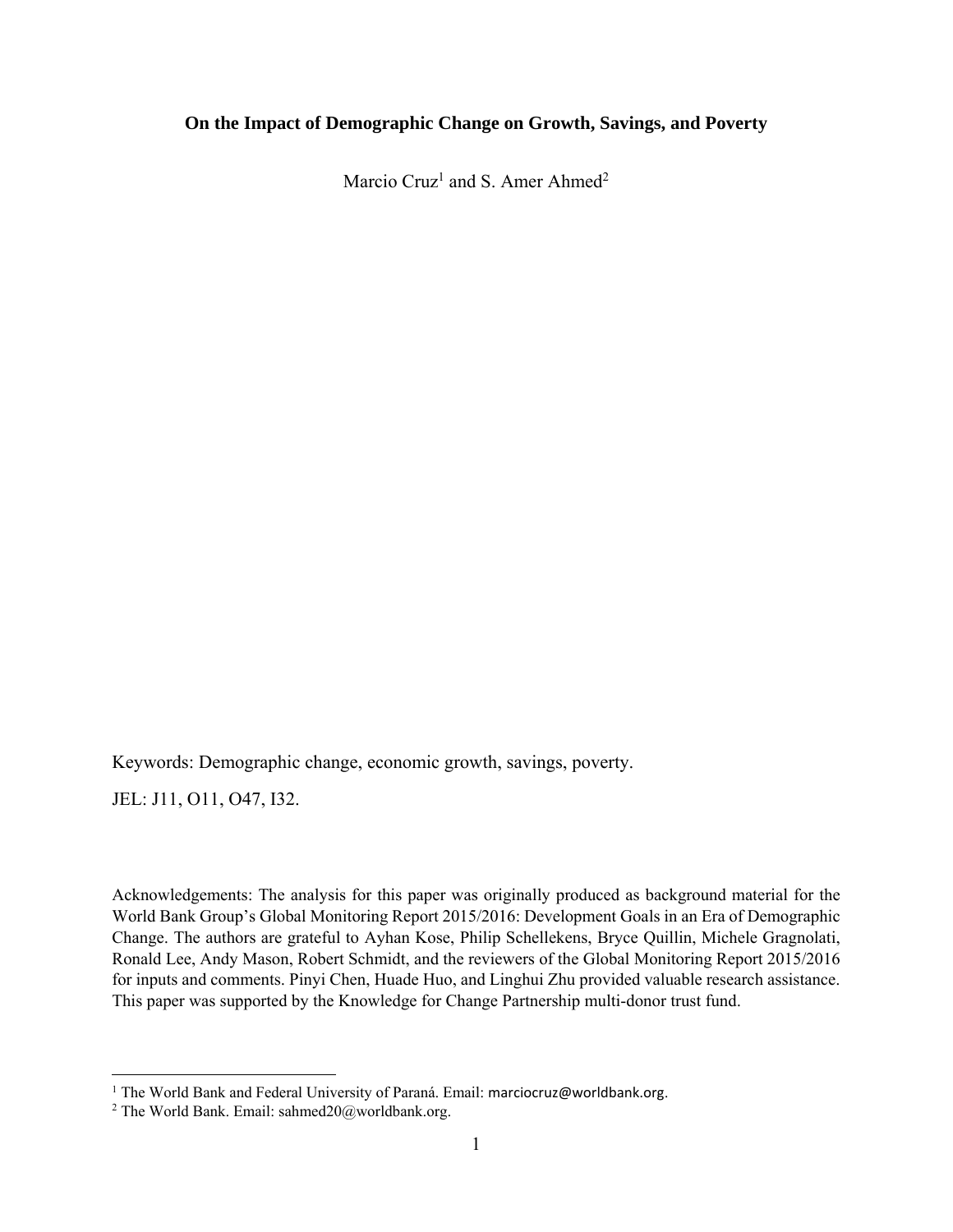## **1. Introduction**

This paper analyzes the effects of demographic change on economic growth, savings, and poverty. We first describe the main mechanisms of how demographic change impacts economic outcomes based on the concepts of first and second demographic dividends. We then estimate the effects of changes on the share of working age population on per capita GDP growth, savings as a share of GNI, and poverty rate.<sup>3</sup> We use changes in the share of working age population as a measure of demographic change. The data are for about 160 countries between 1950 and 2010, and come from different sources.<sup>4</sup> Overall, we find that on average an increase in the share of working age population can benefit countries on boosting per capita growth, increasing savings, and reducing poverty.

Demographic patterns are becoming increasingly diverse across economies. Many developing countries, especially in Sub-Saharan Africa and South Asia, are expected to see continued growth in the proportion of working-age people for several decades, even as the working-age population share declines in high-income countries and many middle-income countries (Lee 2003, World Bank 2015a).<sup>5</sup> These demographic changes can affect economic prosperity in several ways. First, changes in the working-age share of the population impact income growth and savings, by changing the relative number of people in the economy that are able to work. Second, changes in the age-structure at the household level can disproportionally benefit poorer families, which usually tend to have higher child dependency ratios.

The development impact of changes in age structure is usually decomposed as either a first or a second demographic dividend (Lee and Mason, 2006). The first dividend is a direct and immediate consequence of the rise in the working-age share of the population. The effect is straightforward, since a larger share of working age people means that the economy would have proportionally more people able to produce at the most productive stages of their lives. The second demographic dividend arises if changes in age structure create space for higher savings and lead to increasing investments on human and physical capital. Thus, the paper focuses on how changes in age structure may affect growth per capita, savings, and poverty, as key outcomes associated with the first and second demographic dividends.

We examine the impact of the share of the working-age population on several economic outcomes (per capita growth, savings, and poverty) using a common framework and econometric techniques to deal with endogeneity issues. Addressing the endogeneity issue is critical since changes in income per capita are known to affect fertility, mortality, and migration, and may thus affect

 $\overline{a}$ 

<sup>3</sup> Gross domestic product (GDP); gross national income (GNI).

<sup>4</sup> The database includes information from the World Development Indicators, Penn World Table, Barro and Lee (2013), and World Population Prospects.

<sup>&</sup>lt;sup>5</sup> Throughout this paper, high-income, middle-income, and low-income will refer to the income per capita–based country classification used by the World Bank Group for FY 2016.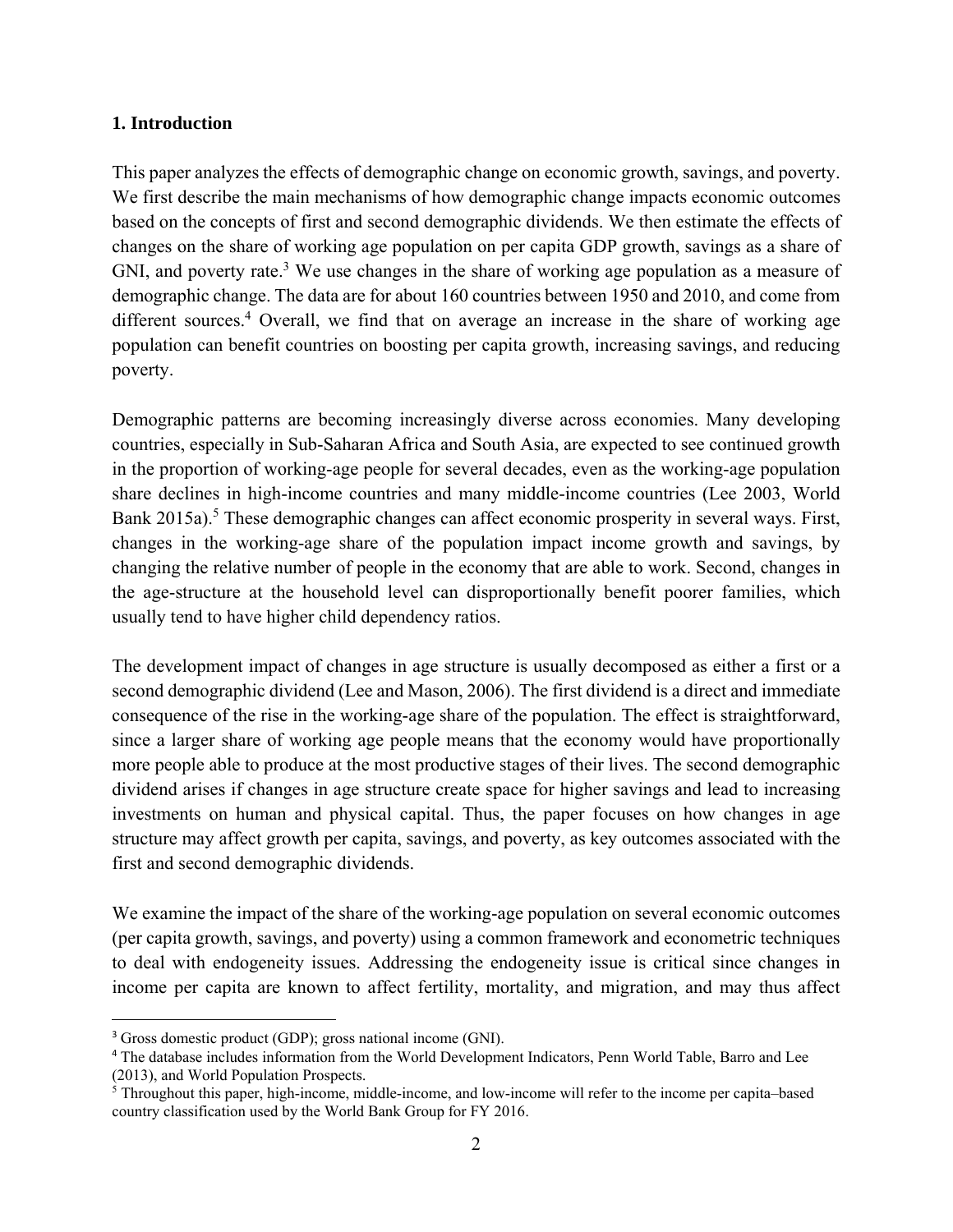demographic change. The paper features a system generalized method-of-moments (GMM), in the spirit of Loayza et al. (2000), Rajan and Subramaniam (2008), and Murtin (2013), aiming to address potential endogeneity issues. While the previous literature on the effects of the dependency ratio on savings used a similar econometric approach (Loayza et al., 2000), the GMM estimation is less present in the analysis of demographic change focusing on growth and poverty. In addition, many studies across these dimensions use different demographic variables (e.g. dependency ratio). Moreover, we extend the time horizon of the empirical analysis covering the period from 1950 until 2010 and test for the interaction effect between demographic change and improvements in education on per capita growth.

Our results suggest that an increase of 1 percentage point in the working-age population share is associated with an increase of 1.5 percentage points in GDP per capita growth, on average. These results are robust across different specifications and estimators, and are broadly consistent with the literature on the effects of demographic change on growth (Higgins and Williamson, 1997; Kelley and Schmidt, 1995, 2007, Bloom and Williamson, 1998; Bloom and Canning, 2004, Eastwood and Lipton, 2011). The results are also robust if we use changes in the share of children instead of working age population as a measure of demographic change.<sup>6</sup> Moreover, by interacting changes in the share of working age population with years of schooling, we find that the effect can be larger as the average years of schooling in the economy increases.<sup>7</sup>

We also find that an increase of 1 percentage point in the share of working-age population is associated with an increase of 0.8 percentage point in savings as a share of GDP. This outcome is related to the second demographic dividend, where declining dependency ratios, led by a lower share of children in the population, tend to boost domestic savings and investment. These results are also robust for different specifications and estimators and in line with previous literature on the effects of demographic changes on savings (Mason, 1988; Johnson and Lee, 1986, Loayza et al., 2000, Kinugasa and Mason, 2007).

Finally, using similar specifications and methods previously described to analyze poverty, the results suggest that an increase of 1 percentage point of the working age population share is associated with a reduction of about 0.76 percentage point in the poverty rate. To the best of our knowledge, we are the first to empirically examine the impacts of age-structure changes on poverty reduction using the most recent international poverty line of \$1.90 international dollars (World Bank, 2015a), based on the 2011 purchasing power parity (PPP).

The next section describes the mechanisms through which demographic change may affect growth, savings, poverty and shared prosperity. Section 3 explains the methodology used in the

<u>.</u>

<sup>6</sup> A reduction of 1 percentage point in the share of children is associated to an increase by 0.43 percentage point in per capita GDP. This outcome is consistent with the fact that on average those countries in the sample were benefiting from the first demographic dividend.

 $<sup>7</sup>$  However, the results on the interaction term are not robust using the GMM estimation.</sup>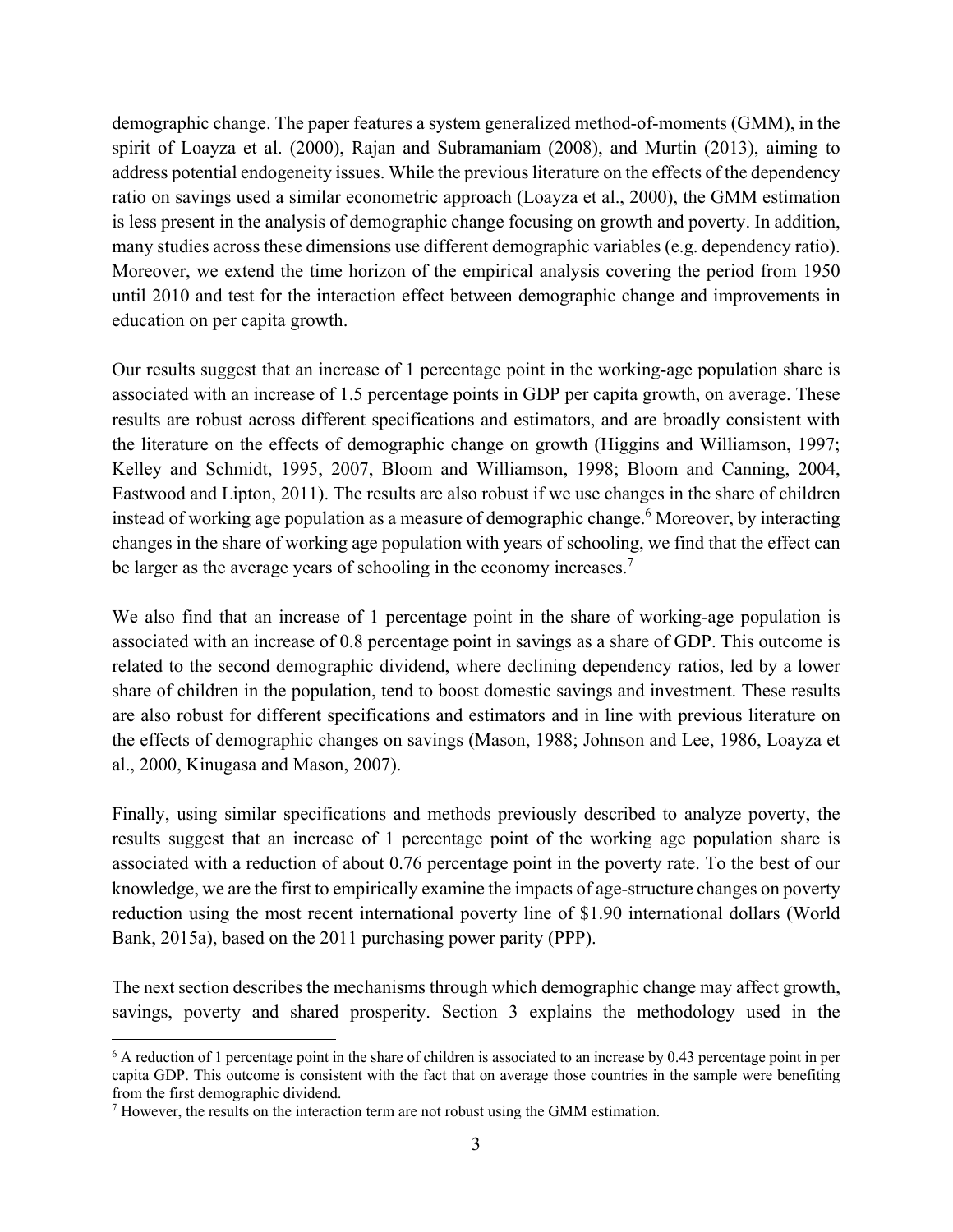econometric estimations. Section 4 describes the data, trends, and descriptive statistics. Section 5 discusses the results for income per capita growth and savings as a share of GDP, and Section 6 examines the impacts of demographic change on poverty. The final section provides concluding remarks.

#### **2. Mechanisms of how demographic change impacts growth, savings, and poverty**

The development impact of changes in age structure can be classified as either a first or a second demographic dividend (Lee and Mason, 2006). The first dividend is a direct and immediate consequence of the rise in the working-age share of the population. If a larger share of the population is working, average standards of living will be higher.<sup>8</sup> The potential benefits for poverty reduction are twofold: First, in low-income households that reduce their fertility, standards of living will rise by increasing the number of effective producers per household member. Second, improvements in public finances resulting from an increase in the number of workers in the economy will allow more resources to be devoted to low-income households. The second dividend arises when faster growth of the working-age population leads to greater savings in the short-run and higher investment in human capital and investment per worker in the long run.

The first demographic dividend could persist for decades but is ultimately transitory. As fertility rates decline, child dependency ratios fall both within households and within a population, while the share of the working-age population rises and remains high for a few generations. If the increasingly larger working-age population is productively employed, there is potential for an increase in economy-wide living standards. The first dividend is in large part a consequence of a given (growing) labor force supporting fewer children. For some countries, estimates suggest that the contribution of the first demographic dividend explains between 9.2 to 15.5 percent of their per capita economic growth over the 1960–2000 period (Mason and Kinugasa, 2008).

The second demographic dividend arises if changes in age structure create space for higher savings and lead to increased investment in human and physical capital. An increase in the share of workers in the economy with respect to the total population leads to higher production and more resources available in the economy, which at the same time can facilitate a rise of savings, investment and accumulation of physical and human capital. These decisions subsequently influence the productivity of the workforce. Providing capital for a growing labor force is costly, and as labor force growth declines, a given level of investment will lead to greater capital per worker. Demographic change pushes countries toward supplying more capital, further enhancing labor productivity (Birdsall, Kelley, and Sinding 2003). Because personal assets accumulate over the

 $\overline{a}$ 

<sup>&</sup>lt;sup>8</sup> Assuming a constant output per worker, if the effective number of producers (workers) grows at the same rate as the number of effective consumers (total population) there would be no change in welfare in per capita terms. For example, developing countries with very high fertility rates might have a positive growth in their GDP that may not be paralleled by improvements in their welfare per capita, because the dependent population could be growing faster than the working-age population.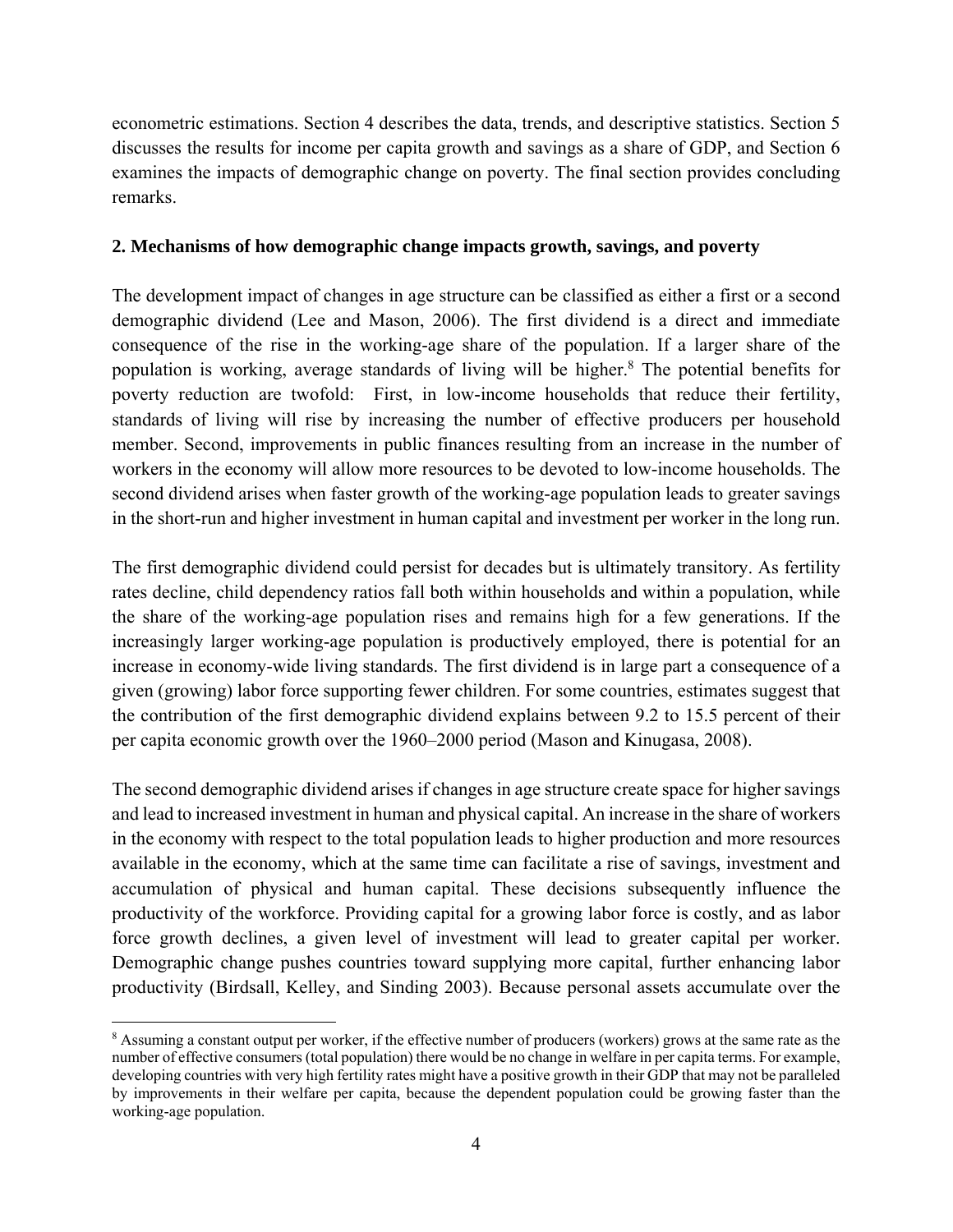lifetime of individuals, per capita household wealth rises as a population ages. Moreover, gains in life expectancy have led to an extended period of retirement, providing a powerful incentive to accumulate assets in countries where the elderly rely on funded pensions and other assets to support at least part of their old-age needs. Table 1 summarizes the first and the second demographic dividends by explaining the transmission mechanisms.

| <b>Channel</b> | <b>Transmission mechanisms</b>                                                                                                                                           | Demographic<br>dividend |
|----------------|--------------------------------------------------------------------------------------------------------------------------------------------------------------------------|-------------------------|
|                |                                                                                                                                                                          |                         |
| Labor force    | Increase in the support ratio (ratio of effective labor to effective<br>consumers) holding other factors, including saving and income<br>per effective worker, constant. | First                   |
| Savings        | Changes in saving and capital per effective worker influence<br>income, from labor and assets, per effective worker.                                                     | Second                  |
| Human capital  | Lower fertility and the quantity-quality trade-off lead to greater<br>spending on health and education for children.                                                     | Second                  |

**Table 1 Demographic dividends in a nutshell** 

*Source:* Authors, based on Lee and Mason (2006)

*Note:* For both the first and second demographic dividends, changes in the factor given in the first column of the table, via the transmission mechanism described in the second column, results in a boost to growth.

Figure 1a describes the association between demographic transition and demographic dividends.<sup>9</sup> In countries with low levels of income and education, birth rates and mortality rates are relatively high, contributing to low life expectancy. In a first stage of the demographic transition, the increase in the number of children is proportionally larger than in the working age population, or the elderly people, leading to a decrease of the share of working age population driven by a rise in the share of children. As income and education improves, fertility and mortality rates decline, leading to an increase of the share of working age population, concomitantly to a reduction in the total dependency ratio. This is the stage of the demographic transition that provides the condition for the first demographic dividend. The third stage of demographic transition happens when the fertility rate is very low, usually below the replacement level, and the mortality rate is also low, which leads to high life expectancy. At this stage the growth of the elderly population more than compensates the reduction in the share of children, leading to an increase in the total dependency ratio, driven by a larger number of elderly people.

<sup>1</sup> <sup>9</sup> This association can be linked to the Demographic Transition Model (DTM). The DTM describes the transition of populations from high to low fertility and mortality rates. This transition generally parallels the economic development of a country (Szreter 1993). The model consists of at least four distinct phases, with countries effectively moving from high fertility and low life expectancy to low fertility and high life expectancy as they move through the demographic transition. At the same time, they go from high proportions of children and few elderly to low proportions of children and many elderly.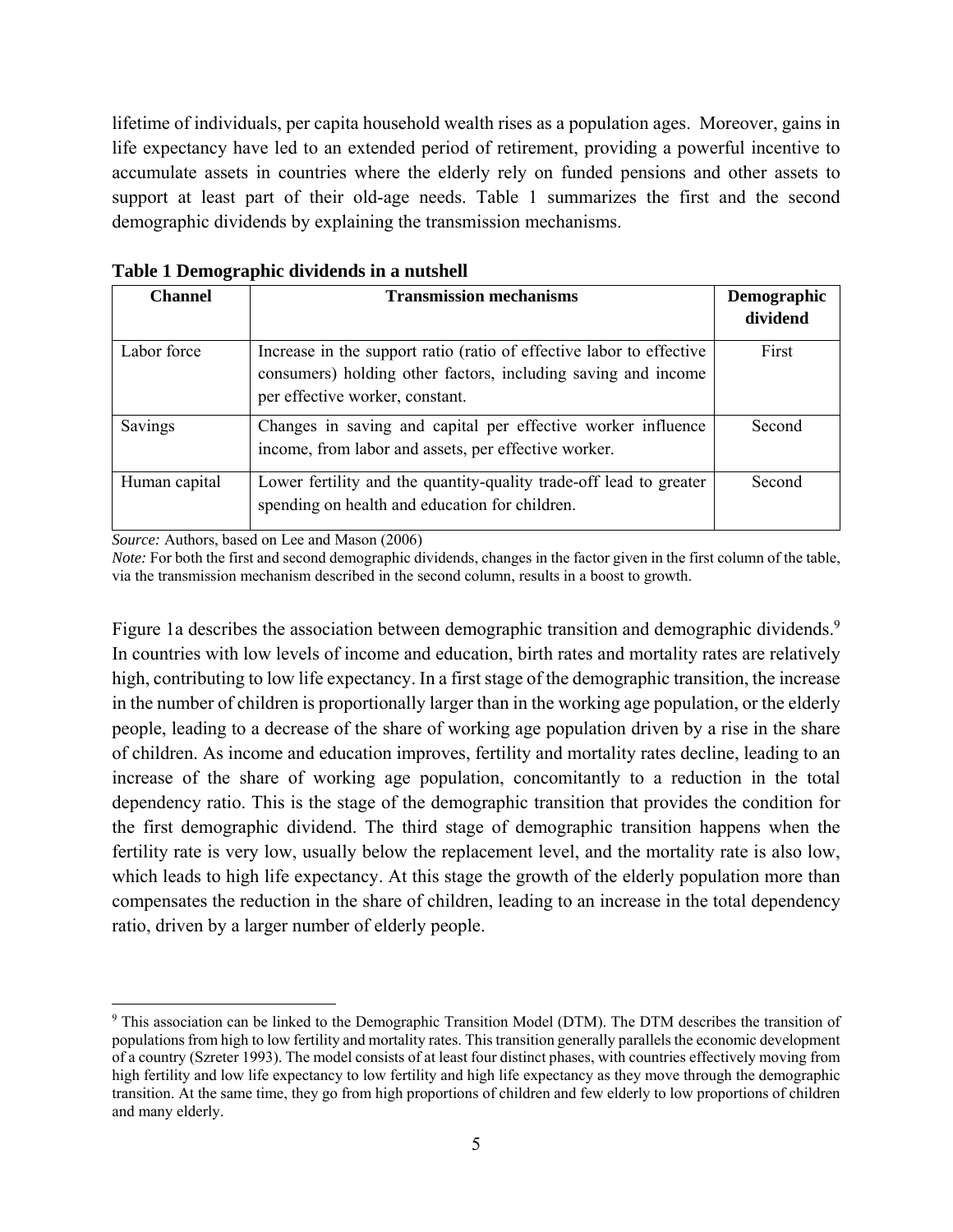#### **Figure 1 Demographic transition and dividends**





Source: Authors and UN (2015)

Note: Support ratio refers to ratio of effective labor, defined as people in the working age, to effective consumer. The trend of support ratio (SR) is very similar to the pattern of the share of working age population. ∆SR: Change in support ratio; ∆t: change in time; ∆Child DR: Change in child dependency ratio, defined as the ratio of share of children (0-14 years of age) with respect to the share of working age population (15-64 years of age); ∆Aged DR: Change in old dependency ratio, defined as the ratio of share of elderly (65 years of age or above) with respect to the share of working age population (15-64 years of age).

Figure 1b shows the behavior of the share of working age for the global population from 1950 to 2050, which is consistent with the patterns suggested by figure 1a. The peak of the global support ratio was achieved by 2012, when the share of working age population was around 66 percent. Although there is evidence that many countries follow a similar pattern of age-structure, countries differ in term of pace and stages of demographic transition across the world, as illustrated by Nigeria, India, China, and Japan (figure 2). Countries in the early stage of demographic transition, such as Nigeria, could be more concerned with how to realize the potential contribution of an increasing working age population shares to welfare. In contrast, countries such as Japan that are further along in the demographic transition process may be concerned with the effects of a shrinking working age population. Therefore, understanding the contribution of demographic change is relevant for countries across the demographic distribution.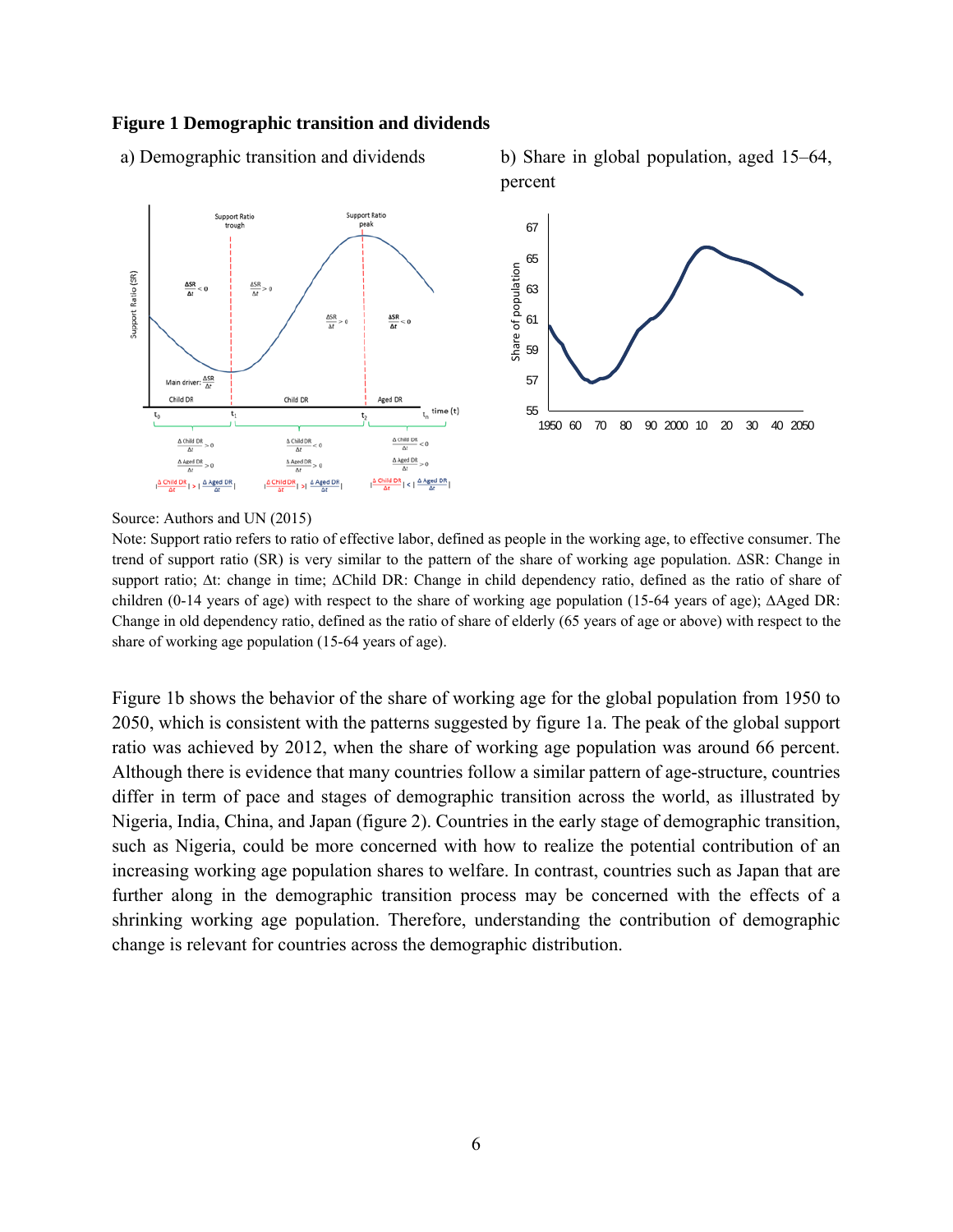

#### **Figure 2 Panel of 4 countries showing different stages of demographic transition**

Source: UN (2015)

1

More generally, growth in the working-age share is associated with higher per capita income growth (Figure 3). Bloom and Williamson (1998) highlight that changes in the growth of labor force per capita and the savings rate are plausible channels through which a changing age structure might affect the rate of economic growth.<sup>10</sup> That paper's results suggest that an increase of 1 percentage point in the growth of the working age population is associated with an increase of 1.4 to 2 percentage points in the growth rate. Bloom and Canning (2004) find that 1 percentage point growth in the share of working age population leads to an increase by 1.4 percentage points in growth in income per capita.<sup>11</sup> Kelley and Schmidt (2005) developed a framework to explain the

Note: These countries are classified in different stages of demographic transition (World Bank, 2015a).

<sup>&</sup>lt;sup>10</sup> Using cross-sectional data for 78 countries, from 1965 to 1990, Bloom and Williamson (1998) find that demographic forces appear to have contributed 0.6 percentage point to the East Asian miracle via labor inputs per capita and 1 percentage point via capital accumulation per capita.

<sup>&</sup>lt;sup>11</sup> The OLS estimates of Bloom and Canning (2004) suggest that an increase of 1 percentage point in the share of working age population leads to 1.0 percentage point increase in income per capita.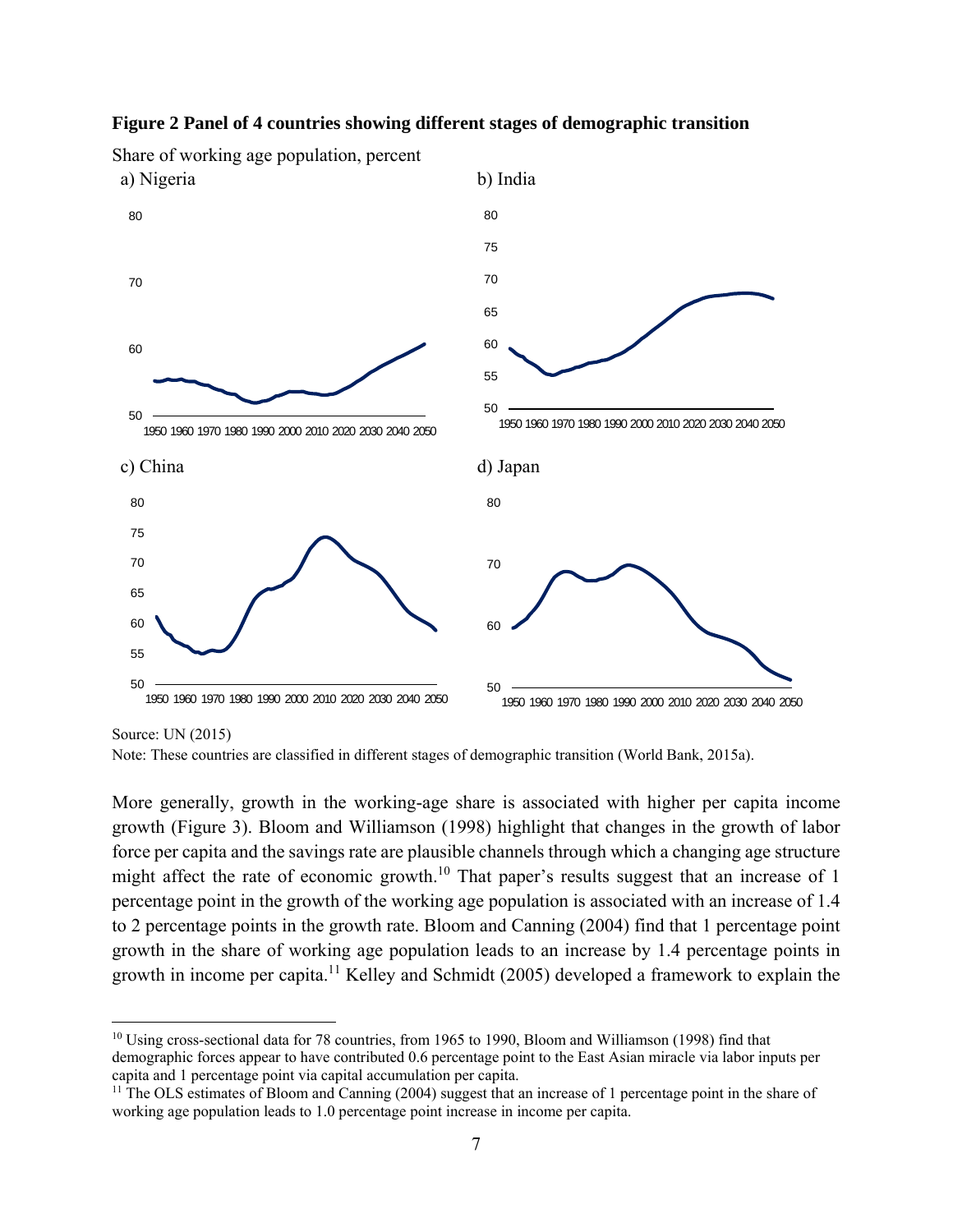contribution of demographic change towards output-per-worker growth and translate the results into per capita terms. The results suggest that over the period 1960-1995 demographic change, particularly due to changes in the youth dependency ratio, accounted for approximately 20 percent of per capita output growth impacts, with larger shares in Asia and Europe.



**Figure 3 A rising working-age population share is positively correlated with GDP per capita growth** 

#### *Source*: Authors' estimates

1

*Note*: Data from World Development Indicators 2015 and UN (2015).

Overall, the positive effect of a larger share of working age population on growth is widely supported in the literature (Bloom and Williamson, 1998; Higgins and Williamson, 1997; Eastwood and Lipton, 2011; Kelley and Schmidt, 1995, 2005, 2007), including its important role in Asia's growth between 1965 and 1990 (Bloom et al., 2000) and improvements in the accuracy of growth projections by taking age structure into account (Bloom et al., 2007). The evidence of the positive impact of a larger share of working age population on growth is not limited to crosscountry analysis. Mody and Aiyar (2011) suggest that a one standard deviation increase in the working age ratio is associated with an increase of about 0.6 percentage point in per capita income growth across states in India.

As part of the second demographic dividend, national private savings rates have been found to depend on the age composition of the population: individuals are typically net savers when they are working-age and continue to save in old age, on average, but tend to be predominantly consumers when they are children. Regarding the effect of demographic changes on savings, there have been many studies finding that lower child dependency leads to higher saving rates.<sup>12</sup> Loayza

Percentage point change in the share of the working-age population, 1960-2014

<sup>&</sup>lt;sup>12</sup> Please see Mason (1987), Kelley and Schmidt (2005), Higgins and Williamson (1997), and Kinugasa and Mason (2005).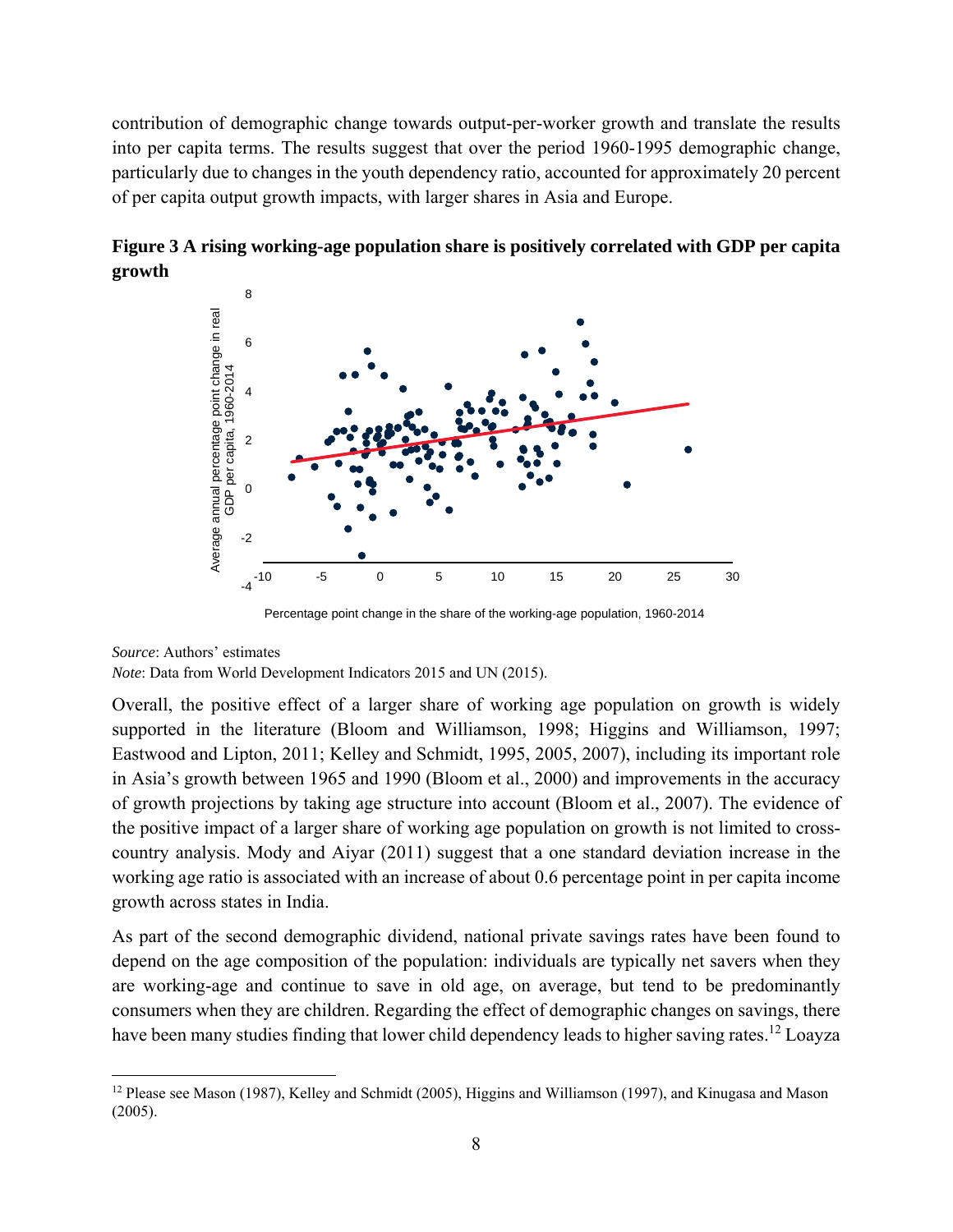et al. (2000) find that both young and old dependency ratios have a significantly negative impact on the private saving rate.<sup>13</sup>

However, there is less consensus on the effect of the aged dependency ratio on savings. Since people expect to live longer, they may save more during the economically active portion of their lives (Kinugasa and Mason, 2007; Attanasio and Szekely, 2000, and Mason et al., 2011). Gains in life expectancy lead to a longer duration of retirement and an increased demand for pension wealth. This will depend on the system of old age support, which is very policy dependent and varies a great deal around the world. In countries where funded pensions are important, pension assets have increased very substantially (Saez and Zucman, 2016). So this is a positive effect on savings associated with aging and could lead to capital deepening. The empirical literature generally supports this paper's finding that an increase in the working-age population share, occurring in parallel with shrinking children's population share, is favorable for savings.

In addition to the effects on growth and savings, there is evidence that changes in age structure impact poverty and inequality, although this strand of the literature is smaller. Merrick (2002) summarizes some previous literature on the link between household demographics and welfare, particularly on the positive correlation between household size and poverty (Lipton,  $1983$ ).<sup>14</sup> Paes de Barros et al. (2015) show that demographic change has led to a continuous reduction in poverty in Brazil, equivalent to an additional 0.4 to 0.5 percentage point in annual growth in per capita income. They estimated a direct impact of the demographic transition on poverty close to 15 percent of the corresponding impact of economic growth. Moreover, using a combination of a global computable general equilibrium model and micro-simulation tools, Ahmed et al. (2016) show that an increase in the share of working age population, particularly with improvements in education, can play an important role in reducing poverty rates in Sub-Saharan Africa even in the near future.

#### **3. Empirical strategy**

 $\overline{a}$ 

The basic association between demographic changes and growth is described by Bloom and Canning (2004) through an accounting identity:

$$
\frac{Y}{N} = \frac{Y}{L} \frac{WAP}{N} \frac{L}{WAP}
$$
 (1),

<sup>&</sup>lt;sup>13</sup> They suggest that an increase of 1 point in the old-age dependency would lead to a reduction of 0.66 percentage point in the ratio between gross private savings and gross private disposable income, based on their preferable (GMM) specification. An increase of 1 point in the young dependency ratio would lead to reduction of 0.3 percentage point, using a similar specification.

<sup>&</sup>lt;sup>14</sup> Most of the references presented by Merrick (2002) do not address the causal relationship between household size and poverty.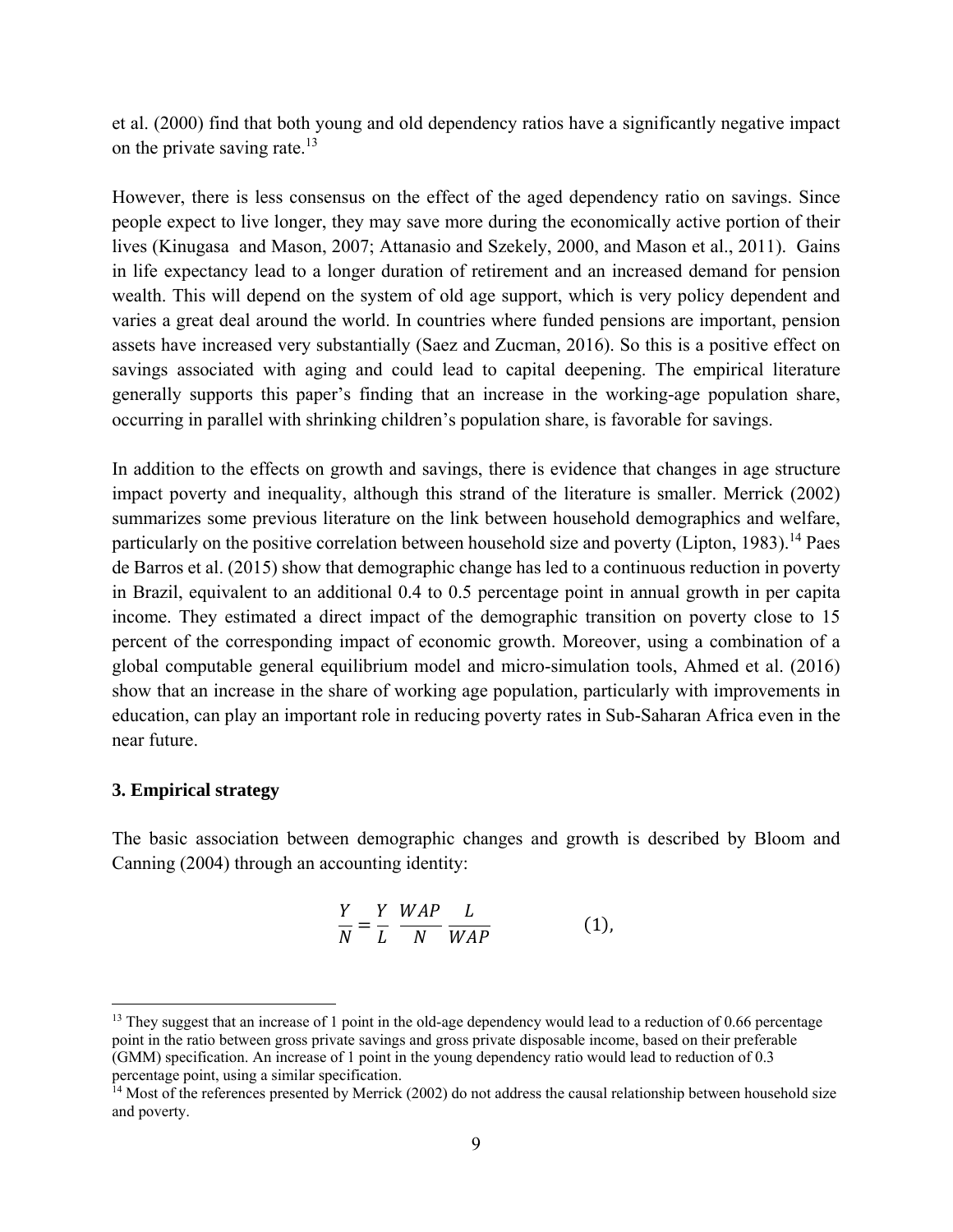where  $(Y)$  is income,  $(N)$  is total population,  $(WAP)$  is the working-age population, and  $(L)$  is number of workers. Equation (1) shows that income per capita (Y/N) equals output per worker (Y/L) times the share of the working-age population (WAP/N) times the participation rate (L/WAP). The equation suggests that, everything else constant, an increase in output per worker (Y/L), or an increasing in the share of working-age population (WAP/N), or in the participation rate (L/WAP) is associated with higher GDP per capita. By taking the log of the variables in (1) and presenting the relation in terms of growth, it leads to:

$$
g_y = g_z + g_w + g_l \tag{2}
$$

where  $g_y$  is income per capita growth,  $g_z$  productivity growth per worker,  $g_w$  is the growth of the share working-age population, and  $g<sub>l</sub>$  is the growth in the labor force participation rate.

Assuming that productivity growth per worker is a function of X variables, such that  $g_z = a_1 + a_2$ b  $f(X)$  and growth of labor force participation is constant, such that  $g_1 = a_2$ , where  $a = a_1 + a_2$ , this leads to the following functional form:

$$
g_y = a + b f(X) + g_w + \varepsilon \tag{3}
$$

where  $\varepsilon$  is the error term.

Equation (3) suggests that, keeping everything else constant, an increase in the working-age population share leads to higher GDP per capita growth. The main issue behind this association is that, as (3) is derived from an accounting identity, a set of strong assumptions are necessary to suggest a causal relationship between changes in the share of working-age population and growth.

Over a short- to medium-term horizon, it might be reasonable to assume that the working-age population is given in absolute terms, and that it is a function of past and current fertility, mortality and migration rates. However, the current fertility rate also affects  $g_w$ , by changing the size of the total population (N). Increasing life expectancy and migration also affect N. An issue in the estimation of (3) is that unobservable factors (omitted variables) that affect income per capita growth can simultaneously affect the share of working age population or productivity growth per worker, leading to an endogeneity issue. This problem is particularly relevant for the variable of interest because shocks that affect total population (N) can simultaneously affect, by construction, the denominator in both sides of the equation. In addition, it might be that changes in income per capita lead to demographic changes instead, a reverse causality problem.

Several studies attempt to analyze the effect of demographic change on economic growth (Bloom and Canning, 2004; IMF 2004, Eastwood and Lipton, 2011; Kelley and Schmidt, 2005, 2007). Overall, their findings converge on a positive association between GDP per capita growth and the share of working-age population. These studies adopted different approaches to address the potential endogeneity issues, previously described. One such approach is to use the lag of the change of the share of working-age population  $g_{w(t-1)}$  as an instrument for  $g_w$ . The intuition is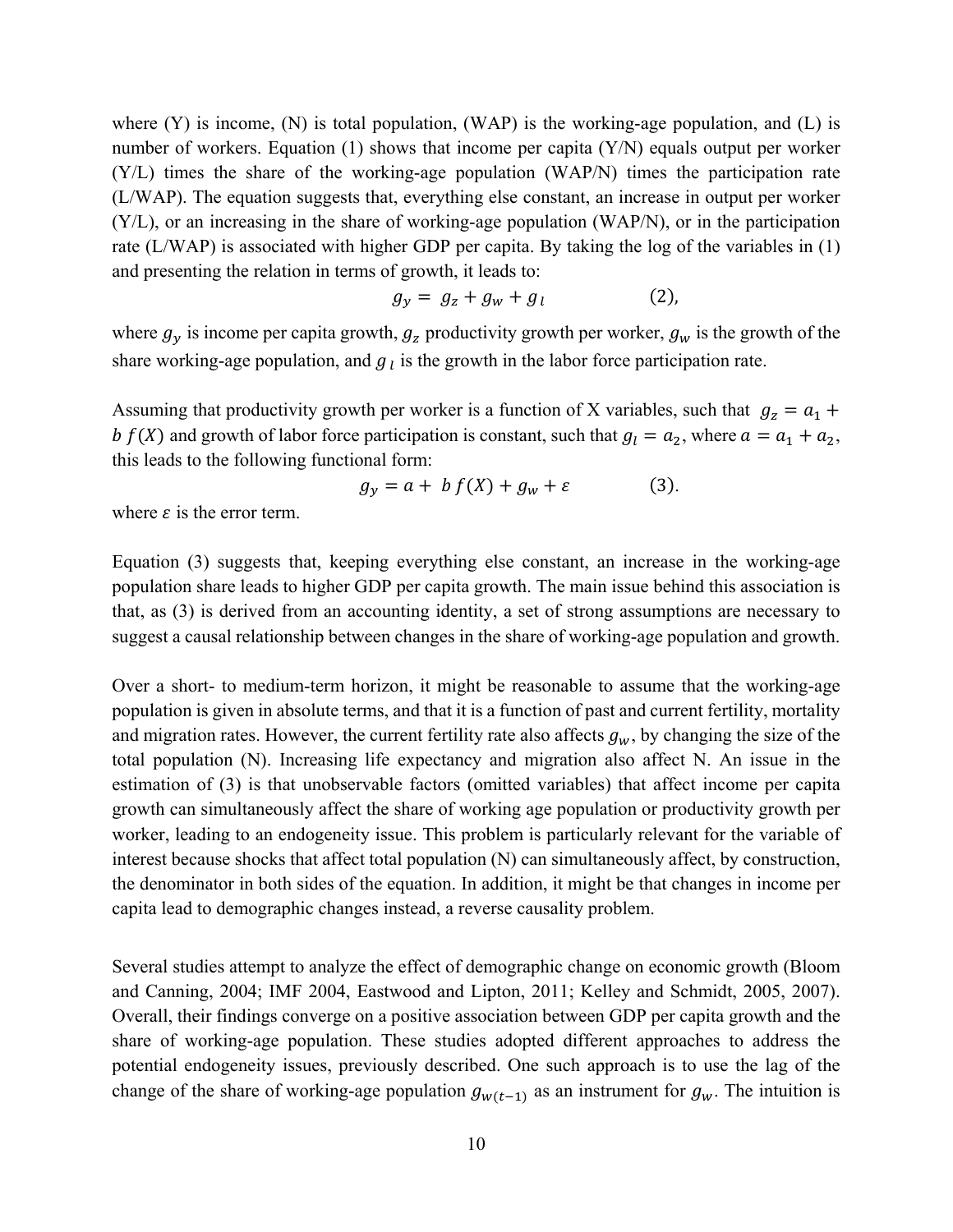that current income per capita growth does not affect the growth rate of the share of working-age population in the past. Although it can be argued that this approach deals with reverse causality, it does not necessarily address the omitted variable problem.

This paper uses different approaches to dealing with the problem of endogeneity. First, it shows the association between  $g_w$  and  $g_v$  by providing the results based on a first-difference estimation. Then, in order to deal with time-invariant unobservable factors that could simultaneously affect  $g_v$  and  $g_w$ , a panel fixed effects estimation is used. Finally, to deal with other potential endogeneity issues related to omitted variables that could simultaneously affect  $g<sub>v</sub>$  and  $g<sub>w</sub>$ , a system-GMM estimation strategy, with the share of working age population lagged up to 40 years, is used to identify a causal relationship between international aid and growth, in the spirit of Loyaza et al. (2000), Rajan and Subramanian (2008), and Murtin (2013). Similar approaches were adopted to estimate the effect of change in the share of the working-age population on growth, savings, and poverty. Yet, particularly for the analyses on per capita growth, the coefficients related to the changes in the share of working age population should be interpreted cautiously.

Another important component of the effect of a larger share of working age population relates to the human capital embedded in them. The simple fact of a larger share of working age population may have an effect on growth through the channel of labor supply, as previously discussed. But an increase in the share of working age population may occur in parallel with human capital accumulation, which may affect workers' productivity  $(q<sub>z</sub>)$ .<sup>15</sup> Therefore, the paper's estimations incorporate years of schooling as a proxy for human capital in order to control for its effect on productivity growth per worker. Years of schooling are also interacted with the working age population share in order to capture information related to quality of labor supply.

Since the demographic determinants of growth may also affect savings and poverty, we simply replace the GDP per capita growth dependent variable with changes in the domestic savings as a share of GDP and poverty rate, in order to analyze the effects of demographic change on these on savings and poverty.

# **4. Data, trends, and descriptive statistics**

Several data sources covering the 1950-2010 period are combined in order to analyze the effect of demographic change on growth per capita and savings. First, the UN World Population Prospects 2015 Revision is used to provide cross-country information on population by different age groups. We use information on GDP per capita from the World Bank (WDI) and the Penn World Table (version 8.1). We also use average years of schooling by country, provided by Barro and Lee

 $\overline{a}$ <sup>15</sup> Murtin (2013) suggests that increasing access to primary education leads to a reduction in the fertility rate.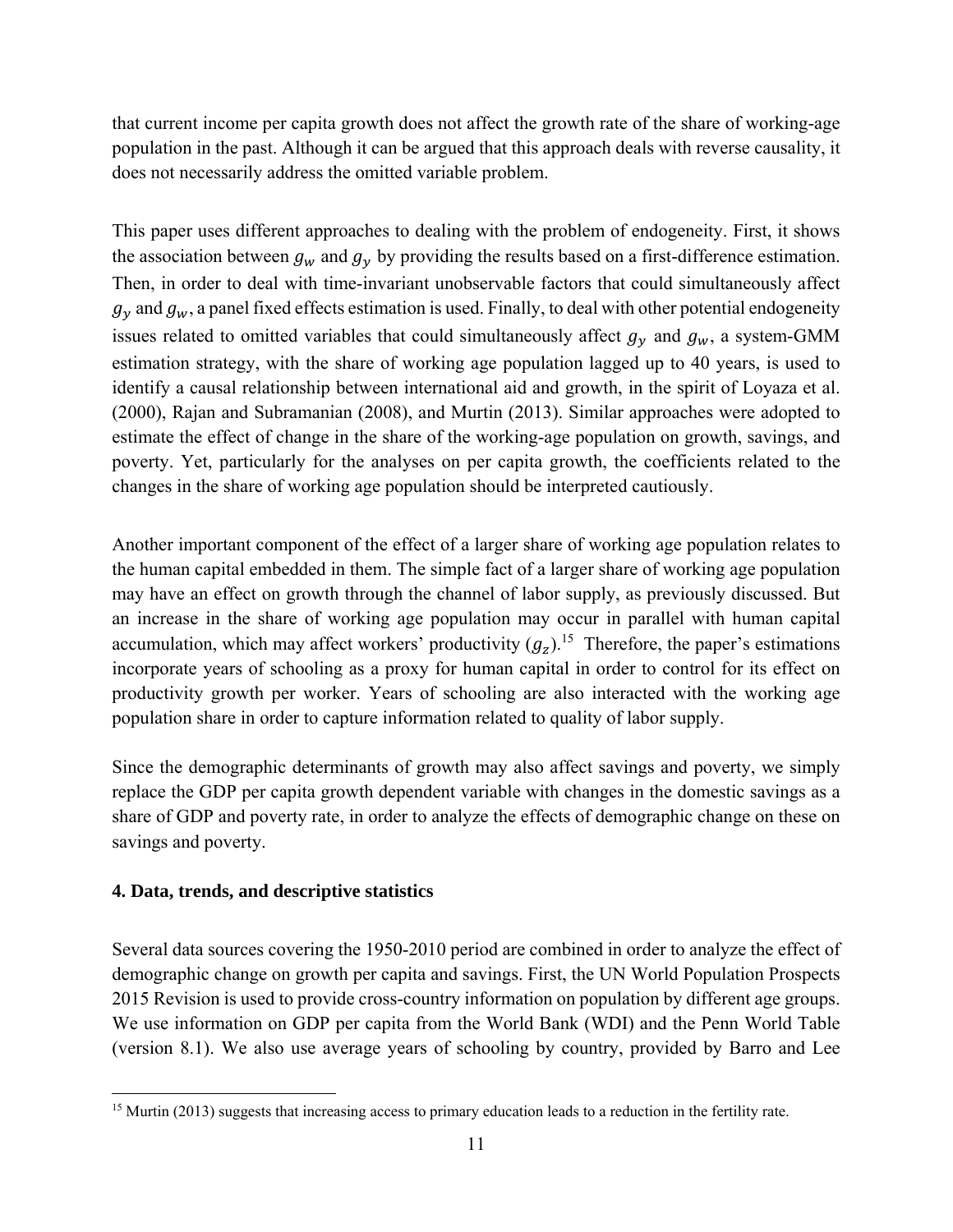(2013). The data cover 180 countries, from all World Bank Group country groups: developing East Asia and Pacific (17), developing Europe and Central Asia (19), high-income OECD (31), highincome non-OECD (26), developing Latin America and Caribbean (23), developing Middle East and North Africa (12), South Asia (8), and Sub-Saharan Africa (44). It also has a broad coverage in terms of income levels: high-income OECD (31), high-income non-OECD (26), low-income (29), lower-middle income (46), and upper middle income  $(48)$ .<sup>16</sup>

The world population is growing more slowly and aging at unprecedented speed. While the global population has tripled since the post-war "baby boom" era, population growth is slowing markedly. After increasing for five decades, the proportion of people ages 15 to 64—the typical working-age population—reached a peak of 66 percent of global population in 2012 and is now starting to fall. The rise in the share of dependents is driven mainly by an increase in the share of elderly in highincome and upper-middle income economies. These global trends—slower population growth and population aging—have been shaped by a steady decline in fertility rates and a rapid improvement in life expectancy. In the 1950s, total fertility rates were more than five births per woman, but since then they have steadily declined to 2.45 births per woman in 2015. In parallel, average life expectancy at birth has risen from 47 years in 1950 to 67 years in 2000, while infant mortality has declined.

Demographic change has a profound impact on the share of the global working age population that lives in developing countries, particularly lower-income countries. In 1950, 33 percent of the global working age population lived in high-income countries. Developing East Asia and the Pacific—the region with some of the most rapid fertility declines and life expectancy improvements in recent years—accounted for 28.5 percent of the working-age population, while Sub-Saharan Africa—the region with the most modest improvements—accounted for only 6.7 percent. By 2015, this distribution had shifted substantially: high-income countries accounted for just 19 percent of the global working age population and Sub-Saharan Africa for 11.2 percent. If we take into consideration the global population between 20 and 40 years of age, the share of highincome countries dropped from 32 percent in 1950 to 16.7 percent in 2015.

The working-age population share increased across all groups of countries between 1950 and 2010. Thus, despite the evidence of positive association between an increase in the share of working age population and GDP per capita growth, there are very few cases of countries with a shrinking working age population share over this period. High-income countries have on average a larger share of working age population, peaking at around 67 percent for OECD countries between 2000 and 2010 (Table 2). At the same time the working-age population share in low-income economies is still below the levels observed even in upper middle-income countries before the 1980s. Table 3 shows that not only has the share of working age population been larger in higher income countries, but also the human capital has been higher.

 $\overline{a}$ 

<sup>&</sup>lt;sup>16</sup> Tables A1, A2, and A3 in the annex provide additional descriptive statistics.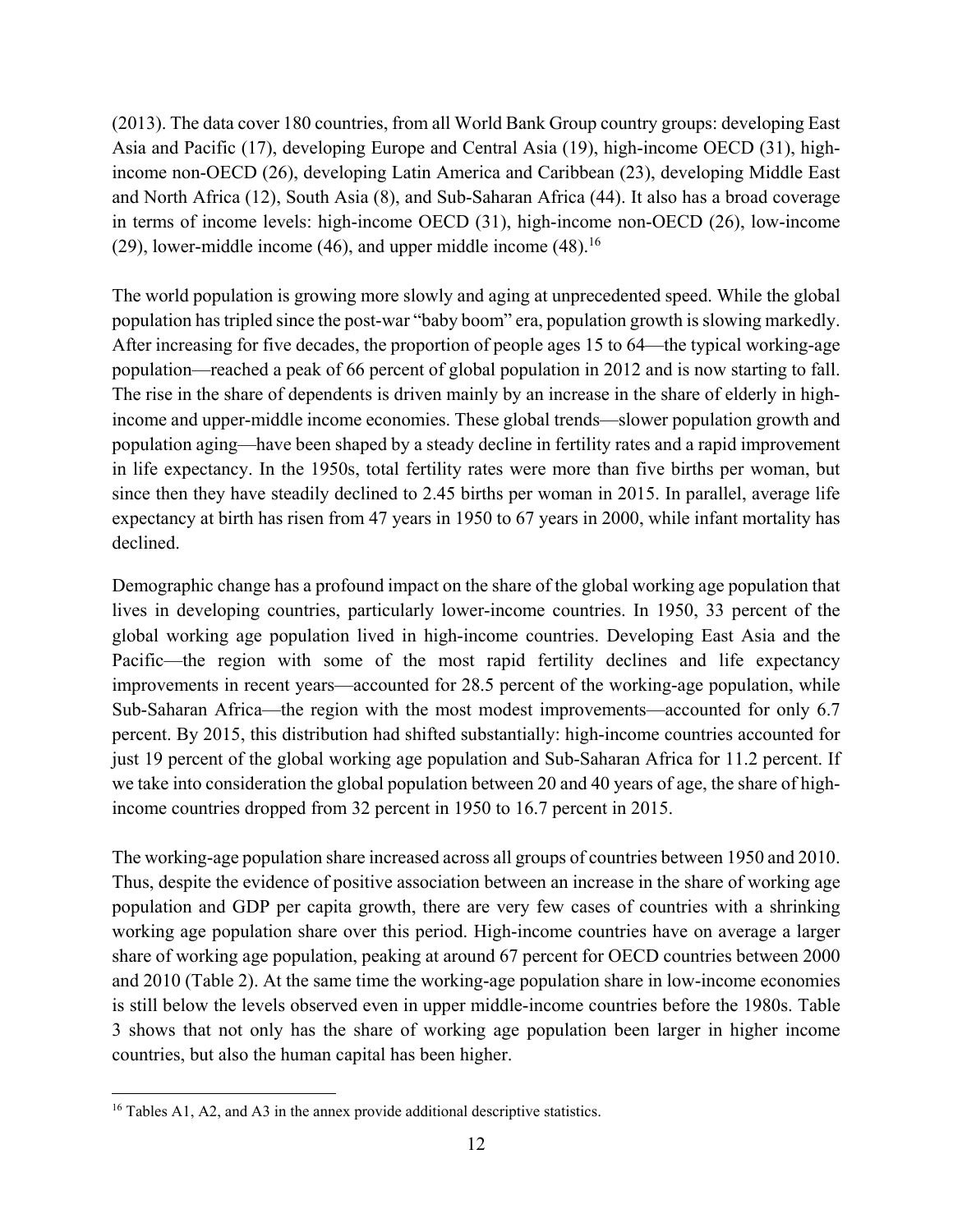| <b>Region/Income groups</b> | 1950 | 1960 | 1970 | 1980 | 1990 | 2000 | <b>2010</b> | 2015 |
|-----------------------------|------|------|------|------|------|------|-------------|------|
| EAP                         | 55.8 | 53.8 | 52.5 | 54.7 | 57.4 | 59.4 | 63.1        | 63.8 |
| <b>ECA</b>                  | 61.3 | 59.3 | 58.0 | 61.6 | 62.9 | 64.5 | 68.4        | 68.3 |
| LAC                         | 54.1 | 51.4 | 50.5 | 53.6 | 56.8 | 59.7 | 63.7        | 65.5 |
| <b>MENA</b>                 | 56.0 | 53.1 | 51.3 | 51.3 | 53.1 | 58.7 | 63.7        | 63.6 |
| <b>SAS</b>                  | 55.7 | 56.1 | 54.2 | 54.5 | 54.4 | 57.2 | 61.7        | 63.6 |
| <b>SSA</b>                  | 55.5 | 54.2 | 52.7 | 51.7 | 51.5 | 52.8 | 54.4        | 55.2 |
| Low income                  | 55.6 | 54.8 | 53.3 | 52.5 | 51.7 | 52.4 | 53.8        | 54.7 |
| Lower-middle income         | 56.2 | 54.3 | 52.6 | 53.4 | 54.6 | 56.8 | 60.5        | 61.5 |
| Upper-middle income         | 56.6 | 54.3 | 53.2 | 56.0 | 58.7 | 62.0 | 65.9        | 66.4 |
| High income: OECD           | 64.5 | 62.6 | 62.9 | 64.3 | 66.4 | 67.2 | 67.4        | 65.9 |
| High income: non- OECD      | 59.7 | 56.9 | 57.9 | 61.7 | 64.0 | 66.1 | 70.1        | 69.9 |
| Total                       | 58.2 | 56.2 | 55.5 | 57.1 | 58.7 | 60.6 | 63.5        | 63.7 |

**Table 2 Average share of the working age population by World Bank region and income group classification**

*Source:* United Nations (2015).

*Note:* HIC refers to high-income countries; EAP refers to low and middle-income East Asia and the Pacific; ECA refers to low and middle-income Europe and Central Asia; LAC refers to low and middle-income Latin America and the Caribbean; MNA refers to low and middle-income Middle East and North Africa; SAR refers to low and middle-income South Asia; and SSA refers to low and middle-income Sub-Saharan Africa.

| <b>Region/Income groups</b> | 1950 | 1960 | 1970 | 1980 | 1990 | 2000  | 2010  |
|-----------------------------|------|------|------|------|------|-------|-------|
| EAP                         | 1.77 | 2.32 | 3.03 | 4.09 | 5.06 | 6.16  | 7.49  |
| <b>ECA</b>                  | 3.59 | 4.33 | 5.52 | 7.06 | 8.49 | 9.80  | 10.60 |
| LAC                         | 2.66 | 3.08 | 3.68 | 4.66 | 5.79 | 6.99  | 8.08  |
| <b>MENA</b>                 | 0.51 | 0.74 | 1.28 | 2.22 | 3.55 | 4.98  | 6.58  |
| <b>SAR</b>                  | 1.32 | 1.52 | 2.14 | 2.69 | 3.53 | 4.47  | 5.47  |
| <b>SSA</b>                  | 0.96 | 1.24 | 1.68 | 2.36 | 3.26 | 4.02  | 4.99  |
| Low income                  | 0.48 | 0.66 | 0.96 | 1.50 | 2.23 | 2.92  | 3.84  |
| Lower-middle income         | 1.66 | 2.03 | 2.68 | 3.56 | 4.49 | 5.51  | 6.44  |
| Upper-middle income         | 2.37 | 2.87 | 3.62 | 4.75 | 6.11 | 7.39  | 8.77  |
| High income: OECD           | 6.11 | 6.66 | 7.70 | 8.81 | 9.71 | 10.77 | 11.71 |
| High income: non- OECD      | 3.05 | 3.77 | 4.87 | 5.94 | 7.33 | 8.65  | 9.80  |
| Total                       | 2.88 | 3.35 | 4.13 | 5.11 | 6.18 | 7.26  | 8.34  |

**Table 3 Average years of schooling by World Bank region and income group classification**

*Source:* Barro and Lee (2013).

*Note:* HIC refers to high-income countries; EAP refers to low and middle-income East Asia and the Pacific; ECA refers to low and middle-income Europe and Central Asia; LAC refers to low and middle-income Latin America and the Caribbean; MNA refers to low and middle-income Middle East and North Africa; SAR refers to low and middle-income South Asia; and SSA refers to low and middle-income Sub-Saharan Africa.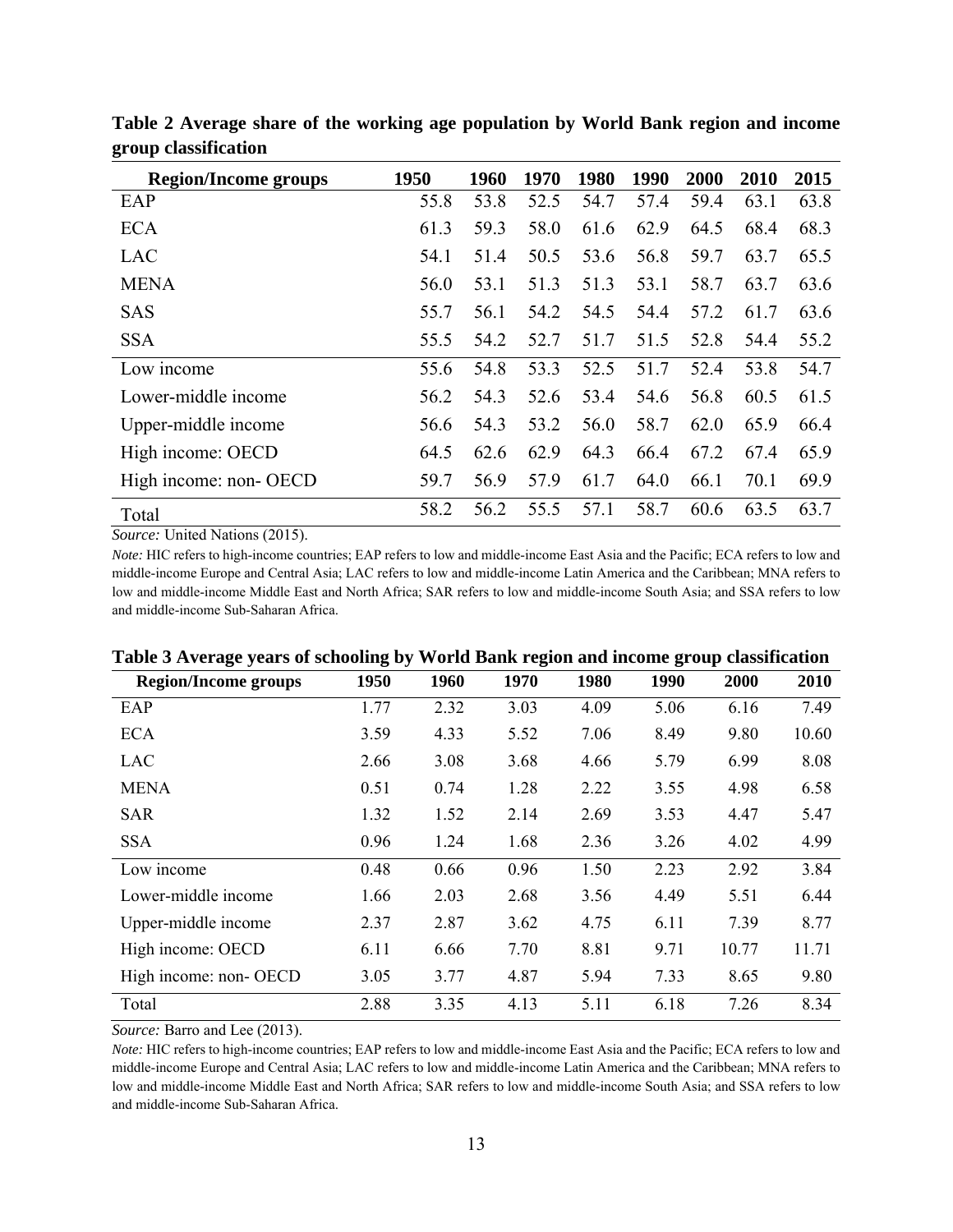Among EAP countries and those currently classified as upper-middle income, there was a combination of rapid increase in the share of working age population and improvements in education, based on years of schooling. For low-income countries, most of them in the SSA and SAR regions, the improvements in years of schooling can be seen to be still well below the average for other groups of countries. Table 4 shows the average income per capita (\$ international dollars, 2005 PPP) across regions and income groups over the 1950-2010 period.

| <b>Region/Income groups</b> | 1950  | 1960  | 1970   | 1980   | 1990   | 2000   | 2010   |
|-----------------------------|-------|-------|--------|--------|--------|--------|--------|
| EAP                         | 282   | 403   | 587    | 952    | 1,762  | 3,332  | 6,355  |
| <b>ECA</b>                  | 2,681 | 2,687 | 4,041  | 5,831  | 4,898  | 5,552  | 8,304  |
| LAC                         | 2,589 | 3,415 | 5,022  | 6,644  | 6,480  | 7,323  | 8,641  |
| <b>MENA</b>                 | 841   | 2,323 | 4,272  | 3,854  | 4,153  | 5,002  | 6,058  |
| <b>SAR</b>                  | 622   | 754   | 879    | 1,065  | 1,382  | 1,921  | 3,085  |
| <b>SSA</b>                  | 1,266 | 1,237 | 1,499  | 1,516  | 1,356  | 1,502  | 1,838  |
| Low income                  | 389   | 581   | 697    | 683    | 631    | 679    | 896    |
| Lower-middle income         | 744   | 895   | 1,067  | 1,308  | 1,707  | 2,156  | 3,152  |
| Upper-middle income         | 755   | 1,174 | 1,919  | 2,549  | 3,254  | 4,861  | 7,896  |
| High income: OECD           | 8,800 | 1,545 | 16,453 | 19,963 | 25,202 | 31,424 | 33,567 |
| High income: non-OECD       | 5,210 | 6,129 | 8,647  | 9,962  | 11,457 | 12,363 | 18,509 |
| Total                       | 3,136 | 3,610 | 4,856  | 5,542  | 6,580  | 7,955  | 9,654  |

#### **Table 4 Average per capita GDP**

*Source:* Penn Table (2015).

*Note:* HIC refers to high-income countries; EAP refers to low and middle-income East Asia and the Pacific; ECA refers to low and middle-income Europe and Central Asia; LAC refers to low and middle-income Latin America and the Caribbean; MNA refers to low and middle-income Middle East and North Africa; SAR refers to low and middle-income South Asia; and SSA refers to low and middle-income Sub-Saharan Africa. Income classifications are based on the official World Bank Group classifications for FY16.

#### **5. Results**

The results under different specifications, using five-year averages for the 1950-2010 period, suggest that an increase in the share of working age population has a positive effect on per capita GDP growth (Table 5). Three different methods are tested: first-difference, panel fixed-effects, and generalized method of moments (GMM). For each method different specifications - S1, S2, and S3 - are tried, differing according to the inclusion of specific covariates. S2 includes initial per capita GDP as a control variable to capture income convergence across countries, S3 includes initial per capita GDP, log of years of schooling, a set of geographical variables (latitude and a dummy identifying landlocked countries), and a set of institutional variables (dummy variables for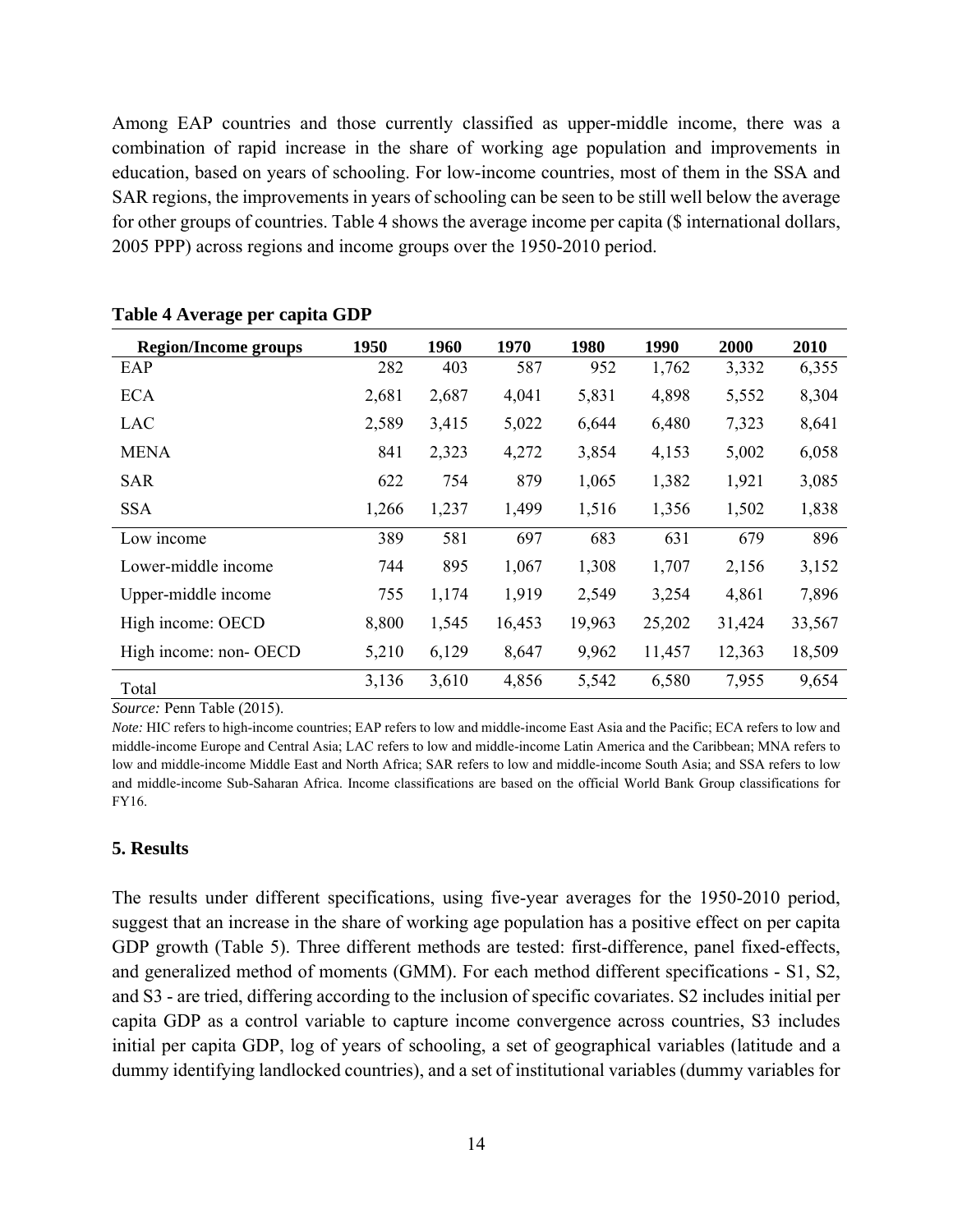countries that were not former colonies, former British colonies and former French colonies). All estimations control for year fixed effects and regional or country fixed effects.

|                       | Fist-Difference |                |                |           | Panel Fixed-effects |                          | Generalized Method of Moments<br>S <sub>2</sub><br>S <sub>3</sub><br>S <sub>1</sub><br>$1.96**$<br>1.87**<br>$-0.845$<br>$-0.799$<br>$-0.0257$<br>$-0.545$ |       |           |
|-----------------------|-----------------|----------------|----------------|-----------|---------------------|--------------------------|------------------------------------------------------------------------------------------------------------------------------------------------------------|-------|-----------|
| Variables             | S1              | S <sub>2</sub> | S <sub>3</sub> | S1        | S <sub>2</sub>      | S <sub>3</sub>           |                                                                                                                                                            |       |           |
| $\Delta$ share of WAP | $1.61***$       | $1.53***$      | $1.71***$      | $1.36***$ | 1.096**             | $1.66***$                |                                                                                                                                                            |       | $1.55**$  |
|                       | $-0.453$        | $-0.425$       | $-0.396$       | $-0.511$  | $-0.456$            | $-0.394$                 |                                                                                                                                                            |       | $-0.641$  |
| Initial GDP-pc        |                 | $-0.489**$     | $-0.533**$     |           | $-2.321***$         | $-2.213***$              |                                                                                                                                                            |       | $-0.353$  |
|                       |                 | $-0.207$       | $-0.227$       |           | $-0.406$            | $-0.514$                 |                                                                                                                                                            |       | $-0.539$  |
| Schooling (years)     |                 |                | $0.618**$      |           |                     | $-0.162$                 |                                                                                                                                                            |       | 0.965     |
|                       |                 |                | $-0.242$       |           |                     | $-0.538$                 |                                                                                                                                                            |       | $-0.987$  |
| British colony        |                 |                | 0.295          |           |                     | $\overline{\phantom{0}}$ |                                                                                                                                                            |       | 1.011     |
|                       |                 |                | $-0.277$       |           |                     |                          |                                                                                                                                                            |       | $-1.43$   |
| French colony         |                 |                | $-0.0886$      |           |                     |                          |                                                                                                                                                            |       | $-0.266$  |
|                       |                 |                | $-0.329$       |           |                     |                          |                                                                                                                                                            |       | $-1.989$  |
| Non-colony            |                 |                | 0.344          |           |                     |                          |                                                                                                                                                            |       | $-0.997$  |
|                       |                 |                | $-0.39$        |           |                     |                          |                                                                                                                                                            |       | $-1.542$  |
| Landlocked            |                 |                | $-0.273$       |           |                     |                          |                                                                                                                                                            |       | $-0.0828$ |
|                       |                 |                | $-0.288$       |           |                     |                          |                                                                                                                                                            |       | $-0.521$  |
| Latitude              |                 |                | $-0.00014$     |           |                     |                          |                                                                                                                                                            |       | 0.00296   |
|                       |                 |                | $-0.0102$      |           |                     |                          |                                                                                                                                                            |       | $-0.0203$ |
| Observations          | 1,796           | 1,776          | 1,307          | 1,796     | 1,776               | 1,427                    | 1,796                                                                                                                                                      | 1,776 | 1,307     |
| <b>Fixed Effects</b>  |                 |                |                |           |                     |                          |                                                                                                                                                            |       |           |
| Year (time)           | Yes             | Yes            | Yes            | Yes       | Yes                 | Yes                      | Yes                                                                                                                                                        | Yes   | Yes       |
| Region                | Yes             | Yes            | Yes            |           |                     |                          | Yes                                                                                                                                                        | Yes   | Yes       |
| Country               |                 |                |                | Yes       | Yes                 | Yes                      |                                                                                                                                                            |       |           |

**Table 5 Growth of the working-age share of the population can increase real GDP per capita**

Source: Authors' estimations.

Note: First-difference Ordinary Least Square (FD); Panel Fixed Effects (FE); Generalized Method of Moments (GMM). Data are from Penn World Tables, UN (2015), World Development Indicators, Treisman (2007), and Barro and Lee (2014). Standard errors clustered at the country level are reported in parentheses. \*\*\* p<0.01, \*\*p<0.05, \*p<0.1.

Additional covariates were tested (e.g. openness for trade) and results are robust. In the GMM specification (S1), lags 2 to 8 of changes in the share of working age population were used. In the GMM specifications (S2) and (S3), lags 2 to 8 of changes in the share of working age population and the initial per capita GDP were used. Geographic and time variables were used as instruments. Results are also significant when reducing the number of instruments. Using the GMM estimation as a baseline (S3), the results suggest that an increase of 1 percentage point in the share of working age population would lead to an increase in GDP per capita of approximately 1.5 percentage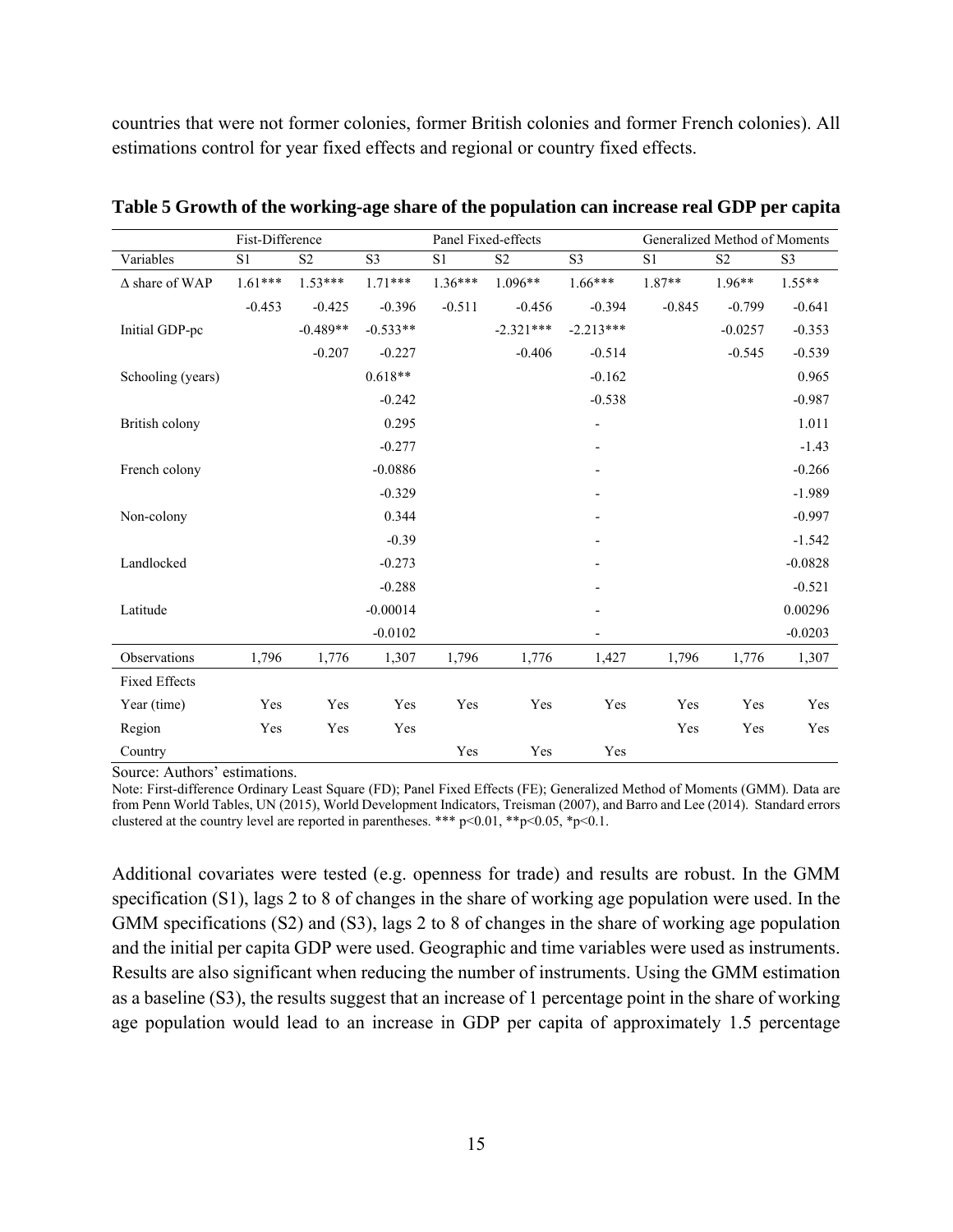points.17 These results are in line with Bloom and Canning (2004), which suggest an increase of 1 to 1.4 percentage points for growth of the working age population over total population.

As suggested by the descriptive statistics, the increase in the share of working age population was also followed by an increase in years of schooling. It might be the case that having a larger share of working age population with additional years of education leads to a higher impact on per capita GDP growth, given that these results are usually driven by younger and better educated cohorts. Table 6 shows that the interaction effect between changes in the share of working age population and years of schooling is positive for first-difference and panel fixed-effects. However, the result does not seem robust under the GMM specification.

|                            | Fist-Difference |                | Panel Fixed-effects |         |                |                |                | Generalized Method of Moments |           |  |  |
|----------------------------|-----------------|----------------|---------------------|---------|----------------|----------------|----------------|-------------------------------|-----------|--|--|
| Variables                  | S <sub>1</sub>  | S <sub>2</sub> | S <sub>3</sub>      | S1      | S <sub>2</sub> | S <sub>3</sub> | S <sub>1</sub> | S <sub>2</sub>                | S3        |  |  |
| $\Delta$ share of WAP      | 0.02            | 0.02           | $2.18***$           | $-0.30$ | $-0.27$        | $1.99***$      | 0.56           | $-0.18$                       | $2.49***$ |  |  |
|                            | $-0.93$         | $-0.93$        | $-0.52$             | $-0.98$ | $-0.98$        | $-0.50$        | $-1.50$        | $-1.34$                       | $-0.89$   |  |  |
|                            |                 |                |                     |         |                |                |                |                               |           |  |  |
|                            |                 |                |                     | $2.27*$ |                |                |                |                               |           |  |  |
| Initial GDP-pc             | $-0.58***$      | $0.58***$      | $-0.54**$           | $***$   | $2.28***$      | $2.22***$      | $-0.73$        | $-1.26**$                     | $-1.04$   |  |  |
|                            | $-0.21$         | $-0.21$        | $-0.21$             | $-0.51$ | $-0.52$        | $-0.52$        | $-0.47$        | $-0.60$                       | $-0.67$   |  |  |
| Schooling (years)          | $0.73***$       | $0.73***$      | $0.65***$           | 0.16    | 0.17           | $-0.06$        | $1.13***$      | $1.17*$                       | $1.18**$  |  |  |
|                            | $-0.25$         | $-0.25$        | $-0.26$             | $-0.57$ | $-0.57$        | $-0.54$        | $-0.48$        | $-0.60$                       | $-0.58$   |  |  |
| $\Delta$ Schooling (years) |                 | $-0.06$        | 0.01                |         | 0.77           | 0.91           |                | 2.04                          | 1.05      |  |  |
|                            |                 | $-1.23$        | $-1.21$             |         | $-1.39$        | $-1.37$        |                | $-3.04$                       | $-2.38$   |  |  |
|                            |                 |                |                     | 1.226   |                |                |                |                               |           |  |  |
| $\Delta$ share of WAP*     | $1.073**$       | $1.073**$      |                     | $***$   | $1.219**$      |                | 0.43           | 1.05                          |           |  |  |
| Schooling (years)          | $-0.52$         | $-0.52$        |                     | $-0.56$ | $-0.55$        |                | $-0.83$        | $-0.72$                       |           |  |  |
| $\Delta$ share of WAP*     |                 |                | $-3.91$             |         |                | $-2.75$        |                |                               | $-9.19$   |  |  |
| $\Delta$ Schooling (years) |                 |                | $-4.04$             |         |                | $-3.94$        |                |                               | $-7.74$   |  |  |
| Observations               | 1,796           | 1,776          | 1,307               | 1,796   | 1,776          | 1,427          | 1,796          | 1,776                         | 1,307     |  |  |
| <b>Fixed Effects</b>       |                 |                |                     |         |                |                |                |                               |           |  |  |
| Year (time)                | Yes             | Yes            | Yes                 | Yes     | Yes            | Yes            | Yes            | Yes                           | Yes       |  |  |
| Region                     | Yes             | Yes            | Yes                 |         |                |                | Yes            | Yes                           | Yes       |  |  |
| Country                    |                 |                |                     | Yes     | Yes            | Yes            |                |                               |           |  |  |

#### **Table 6 Growth of the working-age share of the population can increase real GDP per capita**

Source: Author's estimations.

 $\overline{a}$ 

Note: First-difference Ordinary Least Square (FD); Panel Fixed Effects (FE); Generalized Method of Moments (GMM). Data are from Penn World Tables, UN (2015), World Development Indicators, Treisman (2007), and Barro and Lee (2014). Standard errors clustered at the country level are reported in parentheses. \*\*\*  $p<0.01$ , \*\* $p<0.05$ , \* $p<0.1$ .

<sup>&</sup>lt;sup>17</sup> Using a similar specifications of savings, an increase of 1 percentage point in the share of working-age population is found to be associated with an increase by 0.6 to 0.8 percentage point in savings as a share of GDP.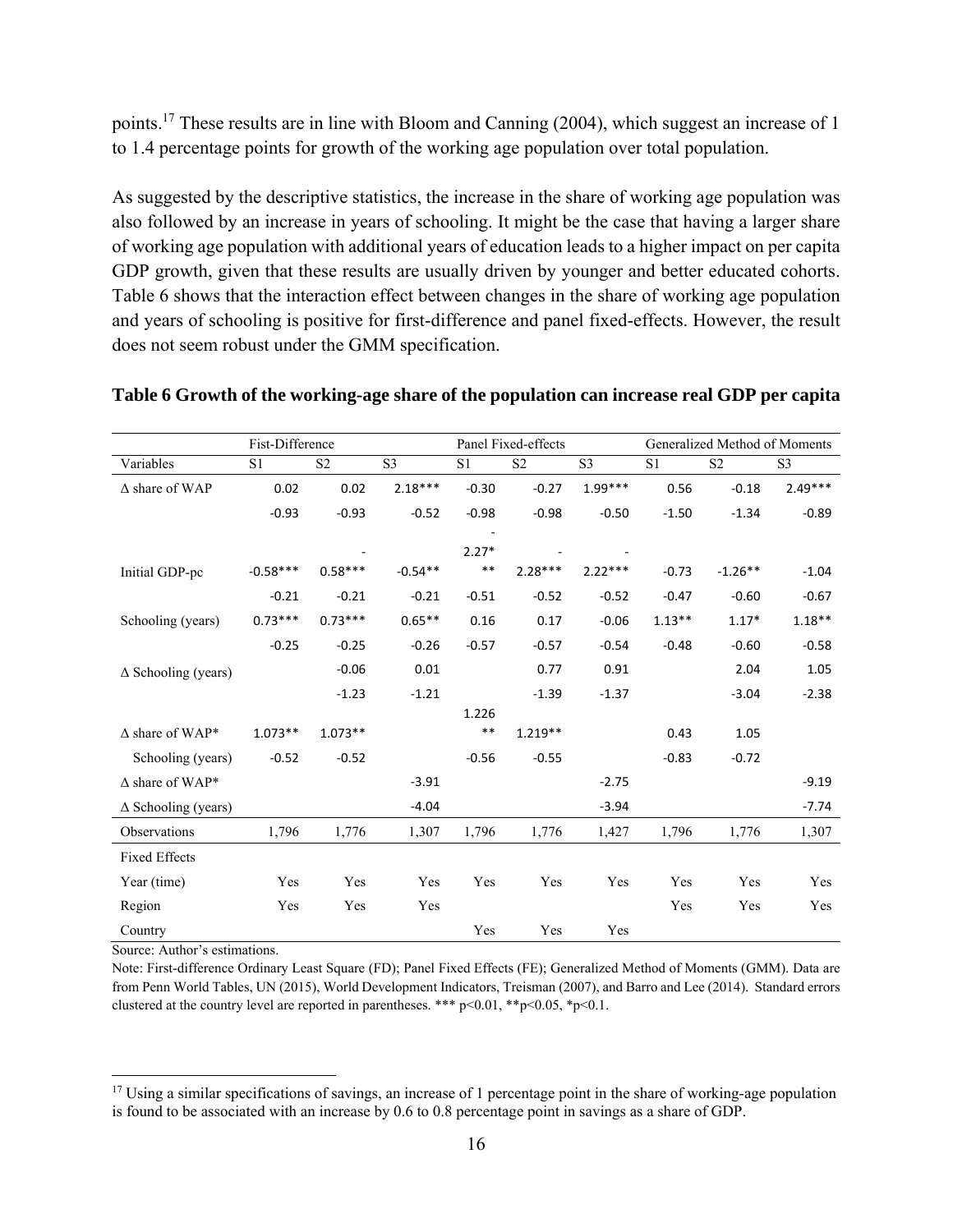What do these results mean? The magnitude of the coefficient seems to be large if we take into consideration the elasticity of growth per capita with respect to changes in the share of the working age population. However, change in age structure is a low frequency process. For example, between 1950 and 2010 the average per capita growth in Brazil was about 2.77, while the share of working age population increased by 0.2 percentage point. Assuming a coefficient of 1.5, changes in the working-age population share would have contributed to about 0.3 percentage point, which is about 11 percent of the average growth observed over this period.

Another issue regarding the share of working age population is that it might be driven by changes in the share of children or elderly in the total population. The descriptive statistics suggest that the rising share of the working age population is driven by a decrease in the share of children in most of countries. So, using a similar specification with share of children instead of working-age population, negative and significant coefficients should be expected, as presented in Table 7.

|                       | Fist-Difference |                |                | Panel Fixed-effects |                |                |                | Generalized Method of Moments |                |
|-----------------------|-----------------|----------------|----------------|---------------------|----------------|----------------|----------------|-------------------------------|----------------|
| Variables             | S <sub>1</sub>  | S <sub>2</sub> | S <sub>3</sub> | S <sub>1</sub>      | S <sub>2</sub> | S <sub>3</sub> | S <sub>1</sub> | S <sub>2</sub>                | S <sub>3</sub> |
| $\Delta$ share of CHD | $-0.384***$     | $-0.351***$    | $-0.387***$    | $-0.304***$         | $-0.253***$    | $-0.338***$    | $-0.506**$     | $-0.431***$                   | $-0.428***$    |
|                       | (0.108)         | (0.0963)       | (0.0814)       | (0.100)             | (0.0892)       | (0.0727)       | (0.197)        | (0.159)                       | (0.123)        |
| Initial GDP-pc        |                 | $-0.506***$    | $-0.536**$     |                     | $-2.342***$    | $-2.260***$    |                | $-0.0973$                     | $-0.705$       |
|                       |                 | (0.177)        | (0.217)        |                     | (0.401)        | (0.506)        |                | (0.536)                       | (0.576)        |
| Schooling (years)     |                 |                | $0.569**$      |                     |                | $-0.201$       |                |                               | $0.932*$       |
|                       |                 |                | (0.257)        |                     |                | (0.546)        |                |                               | (0.550)        |
| British colony        |                 |                | 0.349          |                     |                |                |                |                               | 1.035          |
|                       |                 |                | (0.306)        |                     |                |                |                |                               | (1.483)        |
| French colony         |                 |                | $-0.0618$      |                     |                |                |                |                               | $-1.737$       |
|                       |                 |                | (0.312)        |                     |                |                |                |                               | (1.521)        |
| Non-colony            |                 |                | $-0.234$       |                     |                |                |                |                               | $-0.333$       |
|                       |                 |                | (0.308)        |                     |                |                |                |                               | (0.577)        |
| Landlocked            |                 |                | 0.328          |                     |                |                |                |                               | $-0.778$       |
|                       |                 |                | (0.315)        |                     |                |                |                |                               | (1.376)        |
| Latitude              |                 |                | $-0.000910$    |                     |                |                |                |                               | 0.00459        |
|                       |                 |                | (0.0122)       |                     |                |                |                |                               | (0.0168)       |
| Observations          | 1,796           | 1,776          | 1,307          | 1,796               | 1,776          | 1,427          | 1,796          | 1,776                         | 1,307          |
| <b>Fixed Effects</b>  |                 |                |                |                     |                |                |                |                               |                |
| Year (time)           | Yes             | Yes            | Yes            | Yes                 | Yes            | Yes            | Yes            | Yes                           | Yes            |
| Region                | Yes             | Yes            | Yes            |                     |                |                | Yes            | Yes                           | Yes            |
| Country               |                 |                |                | Yes                 | Yes            | Yes            |                |                               |                |

**Table 7 Effects of changes on the share of children (0-14) on the population on real GDP per capita growth**

Source: Authors' estimations.

Note: First-difference Ordinary Least Square (FD); Panel Fixed Effects (FE); Generalized Method of Moments (GMM). Data are from Penn World Tables, UN (2015), World Development Indicators, Treisman (2007), and Barro and Lee (2014). Standard errors clustered at the country level are reported in parentheses. \*\*\*  $p \le 0.01$ , \*\* $p \le 0.05$ , \* $p \le 0.1$ .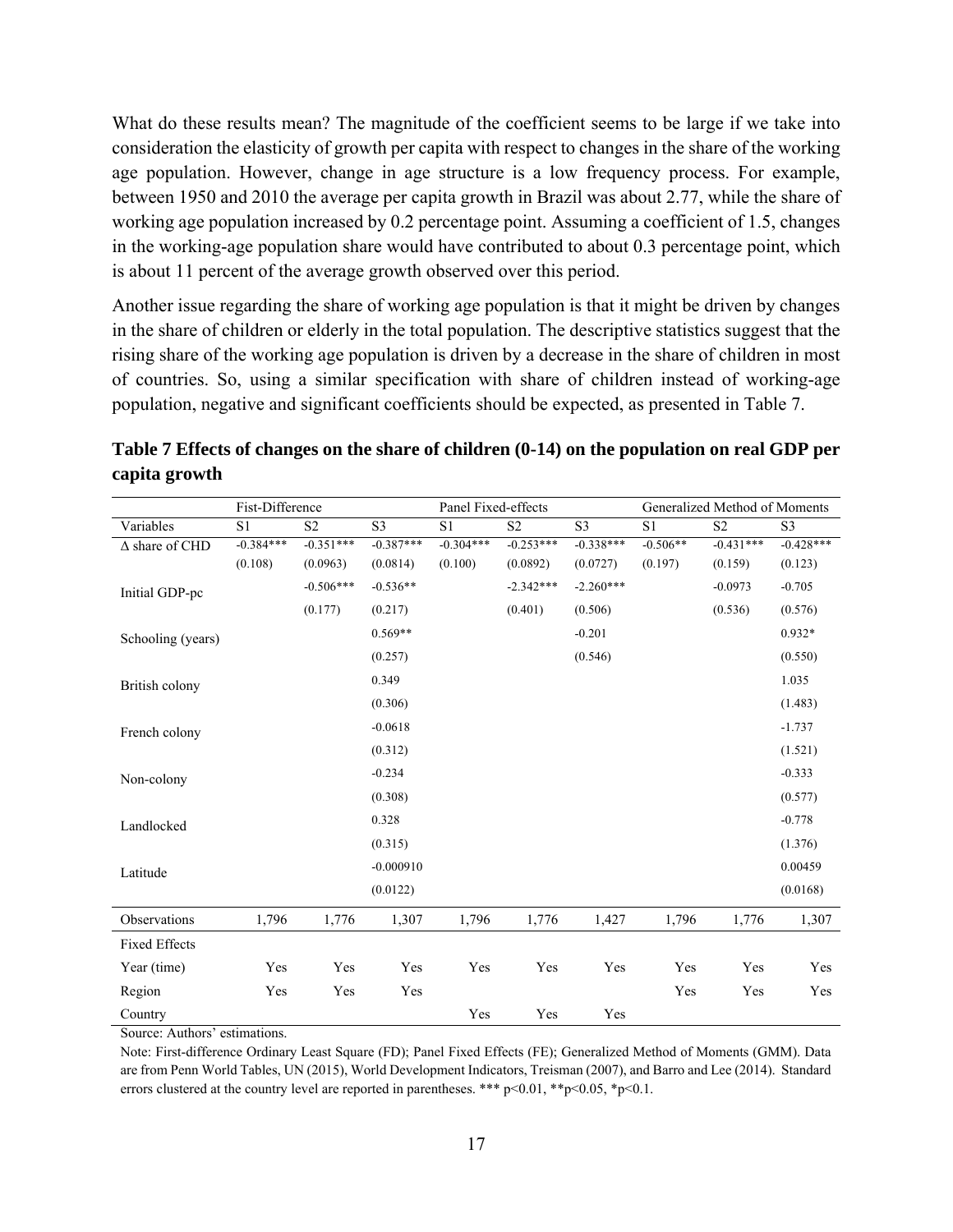In addition to the effect of demographic change on per capita growth, similar specifications are tested to analyze savings. Based on the GMM method with several co-variates (Table 8, GMM, S3), it is estimated that an increase of 1 percentage point in the share of working-age population is associated with an increase of 0.78 percentage point in domestic savings as a share of the gross national income (GNI).

|                       | Fist-Difference |                |                 |           | Panel Fixed-effects |                 |           | Generalized Method of Moments |                |
|-----------------------|-----------------|----------------|-----------------|-----------|---------------------|-----------------|-----------|-------------------------------|----------------|
| Variables             | S1              | S <sub>2</sub> | $\overline{S3}$ | S1        | S <sub>2</sub>      | $\overline{S3}$ | S1        | S <sub>2</sub>                | S <sub>3</sub> |
| $\Delta$ share of WAP | $0.551**$       | $0.698***$     | $0.725***$      | $0.578**$ | $0.852***$          | $0.753***$      | $0.897**$ | $0.628*$                      | $0.780***$     |
|                       | (0.227)         | (0.264)        | (0.244)         | (0.250)   | (0.229)             | (0.272)         | (0.364)   | (0.332)                       | (0.296)        |
| Initial GDP-pc        |                 |                | $-0.0191$       | $-2.063$  |                     | $-1.374$        |           | $-0.949$                      | 2.023          |
|                       |                 |                | (0.888)         | (2.806)   |                     | (3.383)         |           | (1.151)                       | (1.613)        |
| Schooling (years)     |                 |                | $-0.180$        |           |                     | $-0.614$        |           |                               | $-1.099$       |
|                       |                 |                | (0.277)         |           |                     | (0.464)         |           |                               | (0.826)        |
| British colony        |                 |                | $-0.00680$      |           |                     |                 |           |                               | $-0.766$       |
|                       |                 |                | (0.981)         |           |                     |                 |           |                               | (0.886)        |
| French colony         |                 |                | $-0.0343$       |           |                     |                 |           |                               | 0.265          |
|                       |                 |                | (0.900)         |           |                     |                 |           |                               | (1.333)        |
| Non-colony            |                 |                | $-0.903$        |           |                     |                 |           |                               | $-2.142$       |
|                       |                 |                | (1.325)         |           |                     |                 |           |                               | (2.103)        |
| Landlocked            |                 |                | 0.0143          |           |                     |                 |           |                               | 0.0399         |
|                       |                 |                | (0.0356)        |           |                     |                 |           |                               | (0.0530)       |
| Latitude              | $0.551**$       | $0.698***$     | $0.725***$      | $0.578**$ | $0.852***$          | $0.753***$      | $0.897**$ | $0.628*$                      | $0.780***$     |
|                       | (0.227)         | (0.264)        | (0.244)         | (0.250)   | (0.229)             | (0.272)         | (0.364)   | (0.332)                       | (0.296)        |
| Observations          | 1,796           | 1,776          | 1,307           | 1,796     | 1,776               | 1,427           | 1,796     | 1,776                         | 1,307          |
| <b>Fixed Effects</b>  |                 |                |                 |           |                     |                 |           |                               |                |
| Year (time)           | Yes             | Yes            | Yes             | Yes       | Yes                 | Yes             | Yes       | Yes                           | Yes            |
| Region                | Yes             | Yes            | Yes             |           |                     |                 | Yes       | Yes                           | Yes            |
| Country               |                 |                |                 | Yes       | Yes                 | Yes             |           |                               |                |

|  |  |  | Table 8 Growth of the working-age share of the population can increase savings |  |
|--|--|--|--------------------------------------------------------------------------------|--|
|  |  |  |                                                                                |  |

*Source:* Authors' estimations.

*Note:* First-difference Ordinary Least Square (FD); Panel Fixed Effects (FE); Generalized Method of Moments (GMM). Data are from Penn World Tables, UN (2015), World *Development* Indicators, Treisman (2007), and Barro and Lee (2014). Standard errors clustered at the country level are reported in parentheses. \*\*\*  $p \le 0.01$ , \*\* $p \le 0.05$ , \* $p \le 0.1$ .

#### **6. Implications of demographic change for poverty and shared prosperity**

The macroeconomic dividends previously described can affect poverty reduction by boosting economic growth (Dollar et. al. 2002, 2015). However, there are also direct channels through which demographic change affects households in the bottom of the income distribution. Particularly, due to the positive association between fertility rate and income level, it is likely that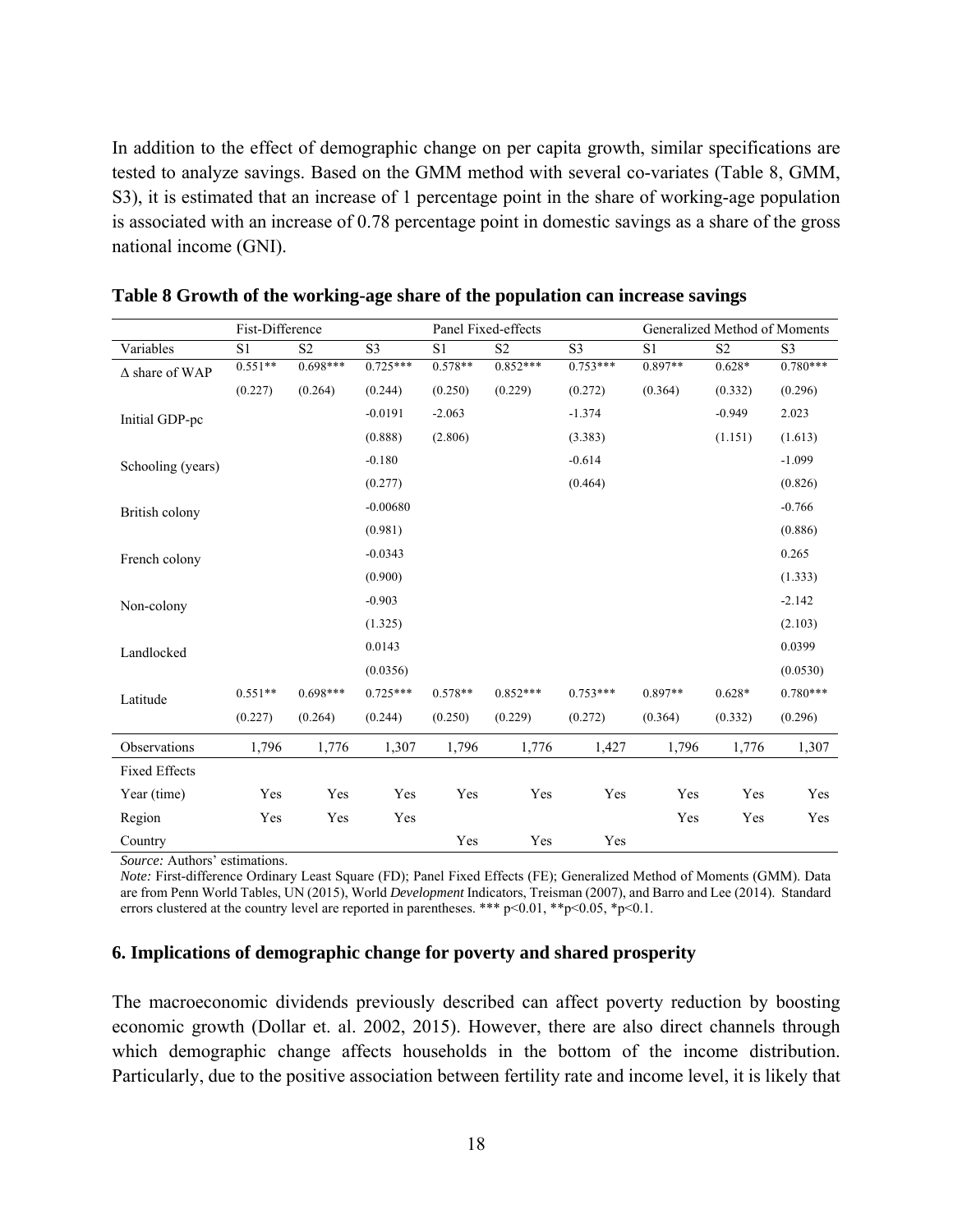households in the bottom of the income distribution disproportionally benefit from an increase in the number of workers in their families, as they move towards fertility transition.

The realization of the first demographic dividend, led by reductions in child dependency ratios, could facilitate the eradication of global poverty (figure 4). In 1990, East Asia had a higher average poverty headcount than South Asia. However, poverty headcount rates in East Asia decreased from 61 percent to only 7.2 percent between 1990 and 2012. This poverty reduction was paralleled by sharp reductions in child dependency ratios in the region. For a country perspective, evidence from Bangladesh suggests that demographic factors, including age-structure, gender, and regional distributions of populations, accounted for a quarter of the rapid reductions in poverty between 2000 and 2010 (World Bank 2013). Bangladesh halved its fertility rate between 1971 and 2004, going from more than 6 children per woman to about 3, and is on track to reach replacement rates in the coming decades.

# **Figure 4 Lower child dependency ratios are associated with lower poverty rates**







*Note*: Data are from United Nations (2015) and PovcalNet. The poverty headcount rate is based on the \$1.90 a day poverty line.

Because of the association between fertility and education, income, and life expectancy, households in the top 60 percent of the income distribution tend to have lower child dependency ratios and to pass through the demographic transition before households in the bottom 40 percent in almost all countries for which data are available (figure 5). As fertility rates fall, the demographic structures of the households change and directly affect poverty and shared prosperity, particularly in poor households. Households in the top of the income distribution tend to have lower child dependency ratios and to pass through the demographic transition before households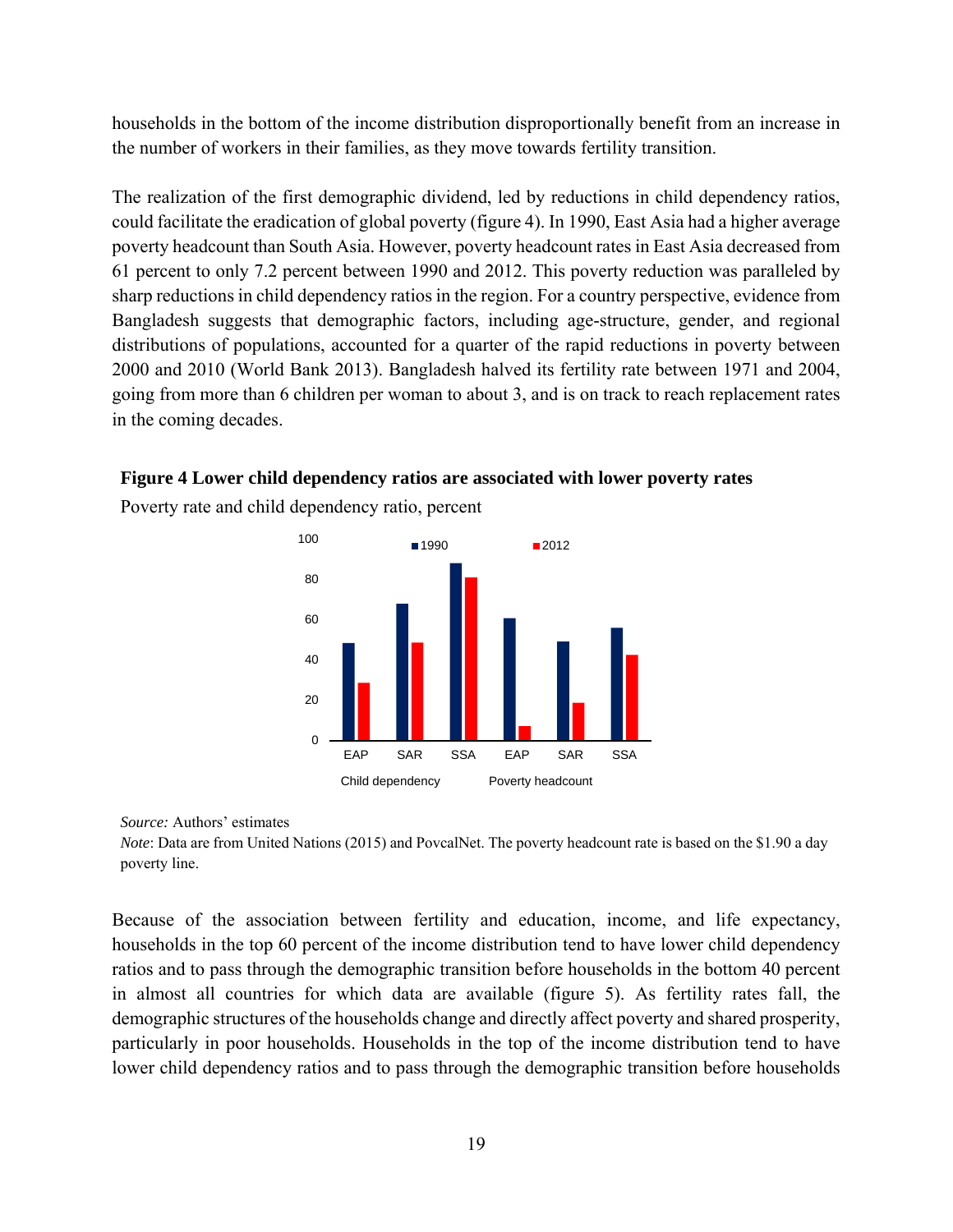in the bottom percentiles in almost all countries, due to the association between fertility and education, income, and life expectancy.

# **Figure 5. Top 60 percent households tend to have lower child dependency ratios than bottom 40 percent households in countries in all income categories**



*Source:* World Bank staff based on data from household surveys, circa 2010 but spanning 2001–10. *Note*: The sample covers 33 high-income (HIC), 35 upper-middle-income (UMC), 37 lower-middle-income (LMC), and 25 low-income countries (LIC). Classificationof households into the top 60 and bottom 40 percent are based on the income distribution.

These findings suggest that there might be important distributional effects associated with demographic transition. The labor-market implications of rising levels of education, particularly for women, influence fertility. While higher educational attainment (especially of females) and higher household income are both associated with declines in fertility, the importance of education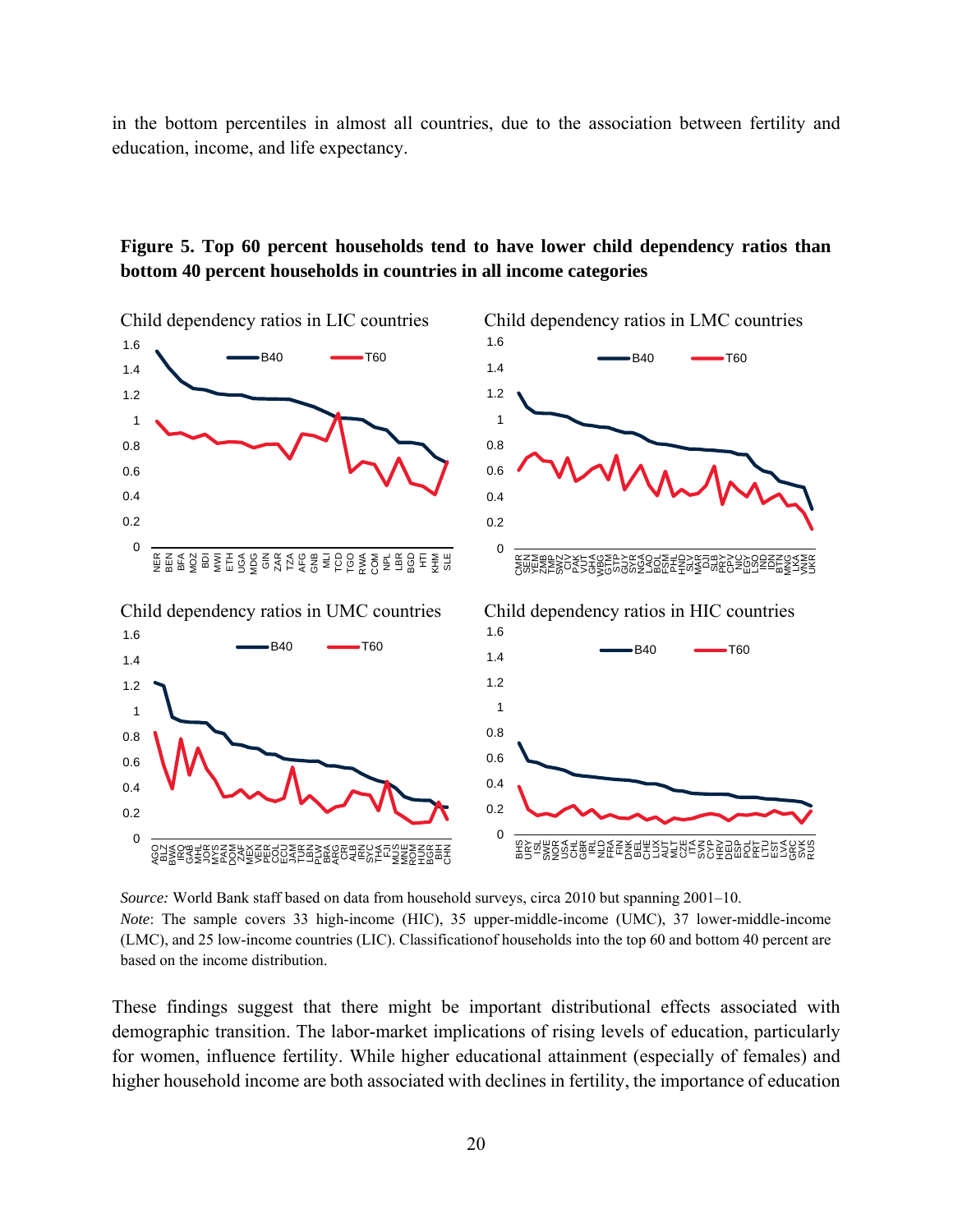(particularly primary education) in affecting fertility seems to be more robust in analyses that aim to identify a causal relationship between fertility and education.

Increasing the educational attainment of girls also reduces fertility rates by increasing the age of marriage and first birth. First, more highly educated girls marry later and have lower fertility. Second, higher educational enrollment rates may increase the opportunity cost of children for household work and thereby reduce the desire for large families. Improvements in female education are positively associated with lower rates of teenage pregnancy. Households in the bottom 40 percent of the income distribution (B40) tend to have lower female educational attainment than households in the top 60 percent of the distribution (T60). The B40 households are also seen to have higher rates of teenage parents than T60 households (Table 9). Higher education also increases the opportunity cost of having a child due to the potential for income from work, and so there is a delay in the first birth and marriage. A delay in the age at first birth has the effect of reducing lifetime fertility. Women living in households in the top 60 percent of the income distribution tend to have a higher median age at first birth than households in the bottom 40 percent. Delaying the age at first birth also has immediate benefits beyond reducing fertility rates, such as improving maternal health (U.S. National Research Council 1989).

|                             |            | Share of females aged 15-19<br>who are mothers, percent |            | 2.<br>Women's median age<br>at first birth                                                            |            |
|-----------------------------|------------|---------------------------------------------------------|------------|-------------------------------------------------------------------------------------------------------|------------|
|                             |            | <b>B40</b>                                              | T60        | <b>B40</b>                                                                                            | <b>T60</b> |
|                             | <b>LIC</b> | 24.23                                                   | 16.94      | 19.73                                                                                                 | 20.18      |
| 2                           | <b>LMC</b> | 19.33                                                   | 10.51      | 19.90                                                                                                 | 21.24      |
| 3                           | <b>UMC</b> | 16.08                                                   | 8.09       | 21.08                                                                                                 | 22.39      |
|                             |            | 3. Average number of births<br>per woman                |            | 4. Share of women who do not want to<br>become pregnant again but not using<br>contraception, percent |            |
|                             |            | <b>B40</b>                                              | <b>T60</b> | <b>B40</b>                                                                                            | <b>T60</b> |
|                             | <b>LIC</b> | 6.12                                                    | 4.68       | 27.39                                                                                                 | 24.95      |
| $\mathcal{D}_{\mathcal{L}}$ | <b>LMC</b> | 4.74                                                    | 3.14       | 24.27                                                                                                 | 19.29      |
| 3                           | <b>UMC</b> | 3.97                                                    | 2.52       | 18.87                                                                                                 | 13.24      |

## **Table 9 Demographic patterns and sharing prosperity**

*Source:* World Bank staff.

*Note*: Data are from Demographic and Health Surveys. B40 refers to households in the bottom 40 percent of the wealth distribution, while T60 refers to households in the top 60 of the wealth distribution. Unmet need for family planning is defined as the percentage of women who do not want to become pregnant but are not using contraception

As the household's child dependency ratio falls and the share of working-age people increases, per capita income is likely to increase. This in turn relaxes the social and household budget constraints. Families who have fewer children will have more per capita resources at their disposal for consumption as well as investment. An increase of 1 percentage point in the share of working age population is estimated to be associated with a reduction of 0.75 percentage point in the poverty rate (Table 10). Yet, results are significant only at 90 percent of confidence in one of the GMM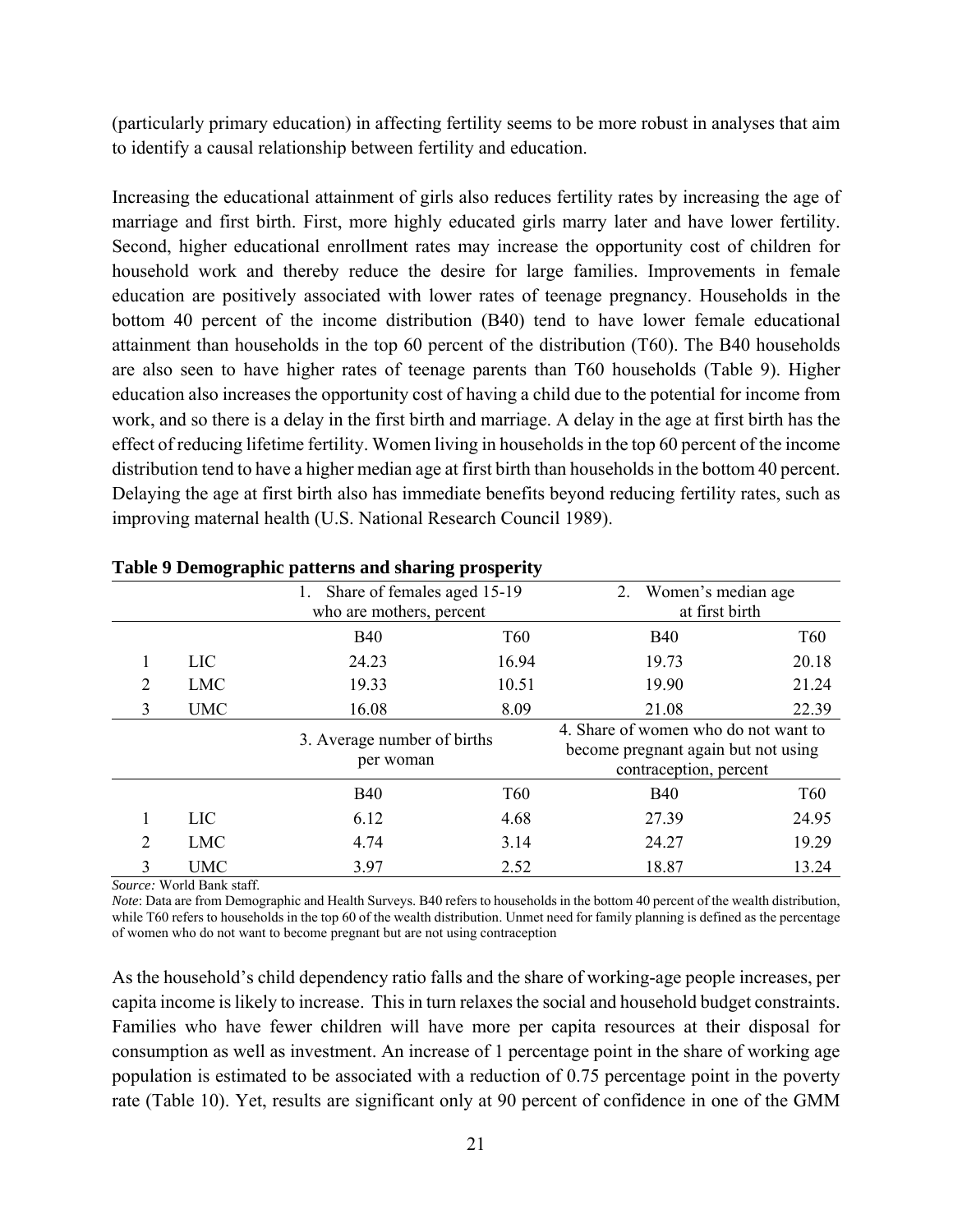specifications. If fertility declines are concentrated among the B40, the economic benefits of lower dependency rates and more income earners as a share of the population will accrue to the poorest. The effect of changes in the share of children, instead of the share of working-age population, is also tested and the results are similar (Table 11). The results are also consistent if an alternative poverty line is considered.18

|                       | Fist-Difference |                |                | Panel Fixed-effects |                |                |          | Generalized Method of Moments |                |
|-----------------------|-----------------|----------------|----------------|---------------------|----------------|----------------|----------|-------------------------------|----------------|
| Variables             | S1              | S <sub>2</sub> | S <sub>3</sub> | S <sub>1</sub>      | S <sub>2</sub> | S <sub>3</sub> | S1       | S <sub>2</sub>                | S <sub>3</sub> |
| $\Delta$ share of WAP | $-0.873**$      | $-0.656**$     | $-0.727**$     | $-1.086**$          | $-0.619$       | $-0.324$       | $-0.714$ | $-0.712$                      | $-0.752*$      |
|                       | (0.377)         | (0.324)        | (0.308)        | (0.531)             | (0.399)        | (0.364)        | (0.607)  | (0.466)                       | (0.393)        |
| Initial GDP-pc        |                 | 1.614          | $2.441*$       |                     | 1.451          | 1.173          |          | 1.010                         | $-0.602$       |
|                       |                 | (0.997)        | (1.302)        |                     | (2.210)        | (2.142)        |          | (2.809)                       | (2.632)        |
| Schooling (years)     |                 |                | 0.265          |                     |                | 1.698          |          |                               | 1.145          |
|                       |                 |                | (2.125)        |                     |                | (4.351)        |          |                               | (5.201)        |
| British colony        |                 |                | $-0.416$       |                     |                |                |          |                               | $-3.236$       |
|                       |                 |                | (2.194)        |                     |                |                |          |                               | (6.111)        |
| French colony         |                 |                | 0.353          |                     |                |                |          |                               | $-7.909*$      |
|                       |                 |                | (1.435)        |                     |                |                |          |                               | (4.798)        |
| Non-colony            |                 |                | 0.681          |                     |                |                |          |                               | $-1.440$       |
|                       |                 |                | (1.212)        |                     |                |                |          |                               | (2.260)        |
| Landlocked            |                 |                | $-1.211$       |                     |                |                |          |                               | $-6.113$       |
|                       |                 |                | (1.647)        |                     |                |                |          |                               | (7.396)        |
| Latitude              |                 |                | $-0.0347$      |                     |                |                |          |                               | 0.0136         |
|                       |                 |                | (0.0367)       |                     |                |                |          |                               | (0.0980)       |
| Observations          | 350             | 341            | 298            | 350                 | 341            | 302            | 350      | 341                           | 298            |
| Countries             | 105             | 104            | 82             | 105                 | 104            | 86             | 105      | 104                           | 82             |
| <b>Fixed Effects</b>  |                 |                |                |                     |                |                |          |                               |                |
| Year (time)           | Yes             | Yes            | Yes            | Yes                 | Yes            | Yes            | Yes      | Yes                           | Yes            |
| Region                | Yes             | Yes            | Yes            |                     |                |                | Yes      | Yes                           | Yes            |
| Country               |                 |                |                | Yes                 | Yes            | Yes            |          |                               |                |

#### **Table 10 Impact of changes in the share of WAP on poverty**

Source: Author's estimations.

 $\overline{a}$ 

Note: First-difference Ordinary Least Square (FD); Panel Fixed Effects (FE); Generalized Method of Moments (GMM). Data are from Penn World Tables, UN (2015), World Development Indicators, Treisman (2007), and Barro and Lee (2014). Standard errors clustered at the country level are reported in parentheses. \*\*\*  $p<0.01$ , \*\* $p<0.05$ , \* $p<0.1$ .

<sup>&</sup>lt;sup>18</sup> Estimates based on a poverty rate of \$3.10, instead of \$1.90, where the results are shown to be qualitatively similar.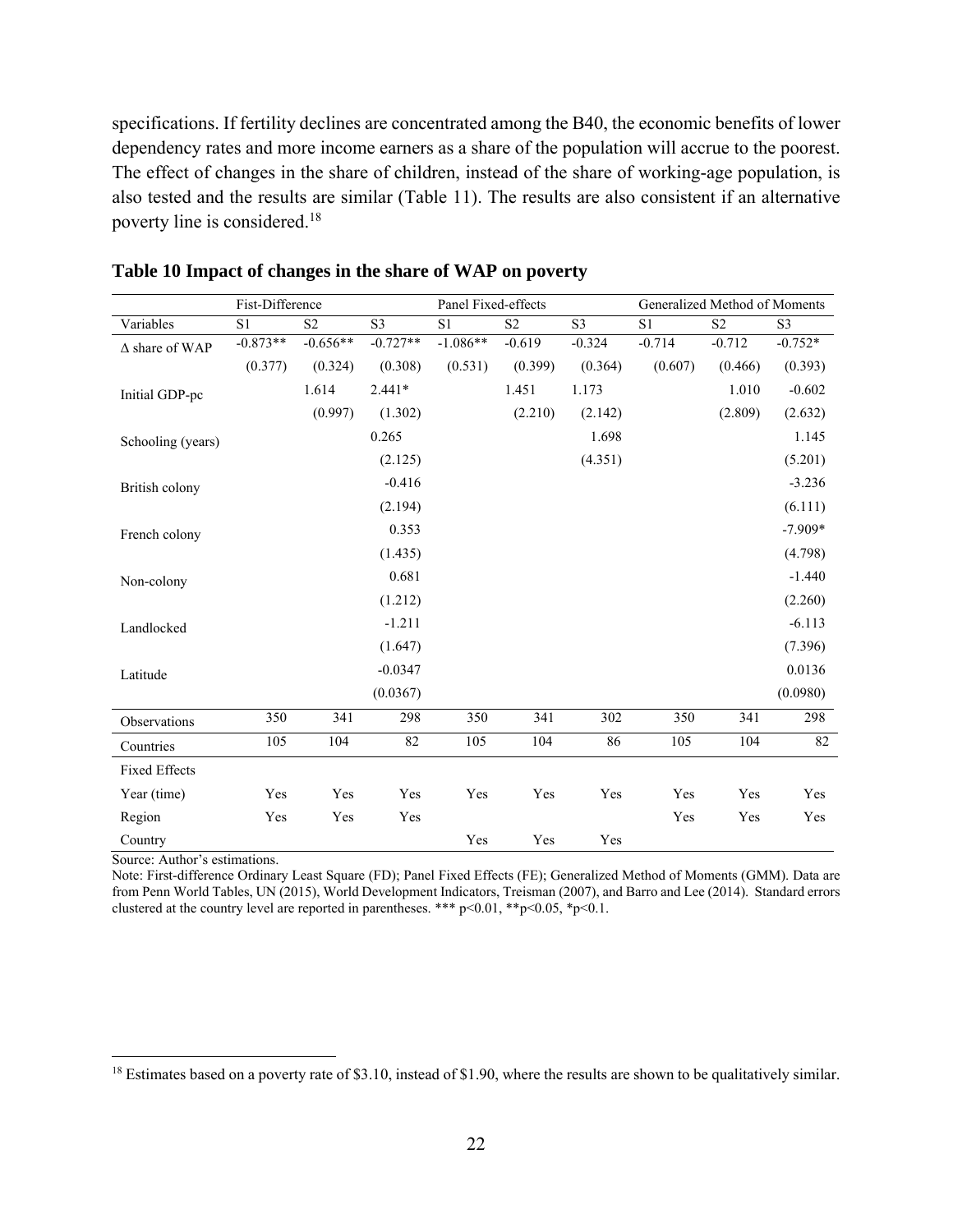|                       | Fist-Difference |                 |                | Panel Fixed-effects |                 |                |                 | Generalized Method of Moments |                        |
|-----------------------|-----------------|-----------------|----------------|---------------------|-----------------|----------------|-----------------|-------------------------------|------------------------|
| Variables             | S1              | $\overline{S2}$ | S <sub>3</sub> | $\overline{S1}$     | $\overline{S2}$ | S <sub>3</sub> | $\overline{S1}$ | $\overline{S2}$               | $\overline{\text{S}3}$ |
| $\Delta$ share of WAP | $0.802**$       | $0.546*$        | $0.619**$      | $1.095**$           | 0.627           | 0.389          | 0.814           | $0.900**$                     | $0.750*$               |
|                       | (0.349)         | (0.321)         | (0.301)        | (0.525)             | (0.400)         | (0.374)        | (0.644)         | (0.456)                       | (0.402)                |
| Initial GDP-pc        |                 | 1.726*          | $2.520*$       |                     | 1.297           | 1.154          |                 | 0.790                         | $-0.714$               |
|                       |                 | (1.021)         | (1.324)        |                     | (2.214)         | (2.146)        |                 | (2.702)                       | (2.532)                |
| Schooling (years)     |                 |                 | 0.343          |                     |                 | 1.889          |                 |                               | 0.997                  |
|                       |                 |                 | (2.144)        |                     |                 | (4.363)        |                 |                               | (4.199)                |
| British colony        |                 |                 | $-0.543$       |                     |                 |                |                 |                               | $-0.0850$              |
|                       |                 |                 | (2.178)        |                     |                 |                |                 |                               | (5.575)                |
| French colony         |                 |                 | 0.281          |                     |                 |                |                 |                               | $-6.921$               |
|                       |                 |                 | (1.438)        |                     |                 |                |                 |                               | (4.266)                |
| Non-colony            |                 |                 | 0.449          |                     |                 |                |                 |                               | $-1.578$               |
|                       |                 |                 | (1.199)        |                     |                 |                |                 |                               | (1.957)                |
| Landlocked            |                 |                 | $-1.294$       |                     |                 |                |                 |                               | $-6.117$               |
|                       |                 |                 | (1.635)        |                     |                 |                |                 |                               | (7.199)                |
| Latitude              |                 |                 | $-0.0281$      |                     |                 |                |                 |                               | 0.0248                 |
|                       |                 |                 | (0.0370)       |                     |                 |                |                 |                               | (0.0910)               |
| Observations          | 350             | 341             | 298            | 350                 | 341             | 302            | 350             | 341                           | 298                    |
| Countries             | 105             | 104             | 82             | 105                 | 104             | 86             | 105             | 104                           | 82                     |
| <b>Fixed Effects</b>  |                 |                 |                |                     |                 |                |                 |                               |                        |
| Year (time)           | Yes             | Yes             | Yes            | Yes                 | Yes             | Yes            | Yes             | Yes                           | Yes                    |
| Region                | Yes             | Yes             | Yes            |                     |                 |                | Yes             | Yes                           | Yes                    |
| Country               |                 |                 |                | Yes                 | Yes             | Yes            |                 |                               |                        |

# **Table 11 Impact of changes in the share of Children on poverty**

Source: Author's estimations.

Note: First-difference Ordinary Least Square (FD); Panel Fixed Effects (FE); Generalized Method of Moments (GMM). Data are from Penn World Tables, UN (2015), World Development Indicators, Treisman (2007), and Barro and Lee (2014). Standard errors clustered at the country level are reported in parentheses. \*\*\* p<0.01, \*\*p<0.05, \*p<0.1.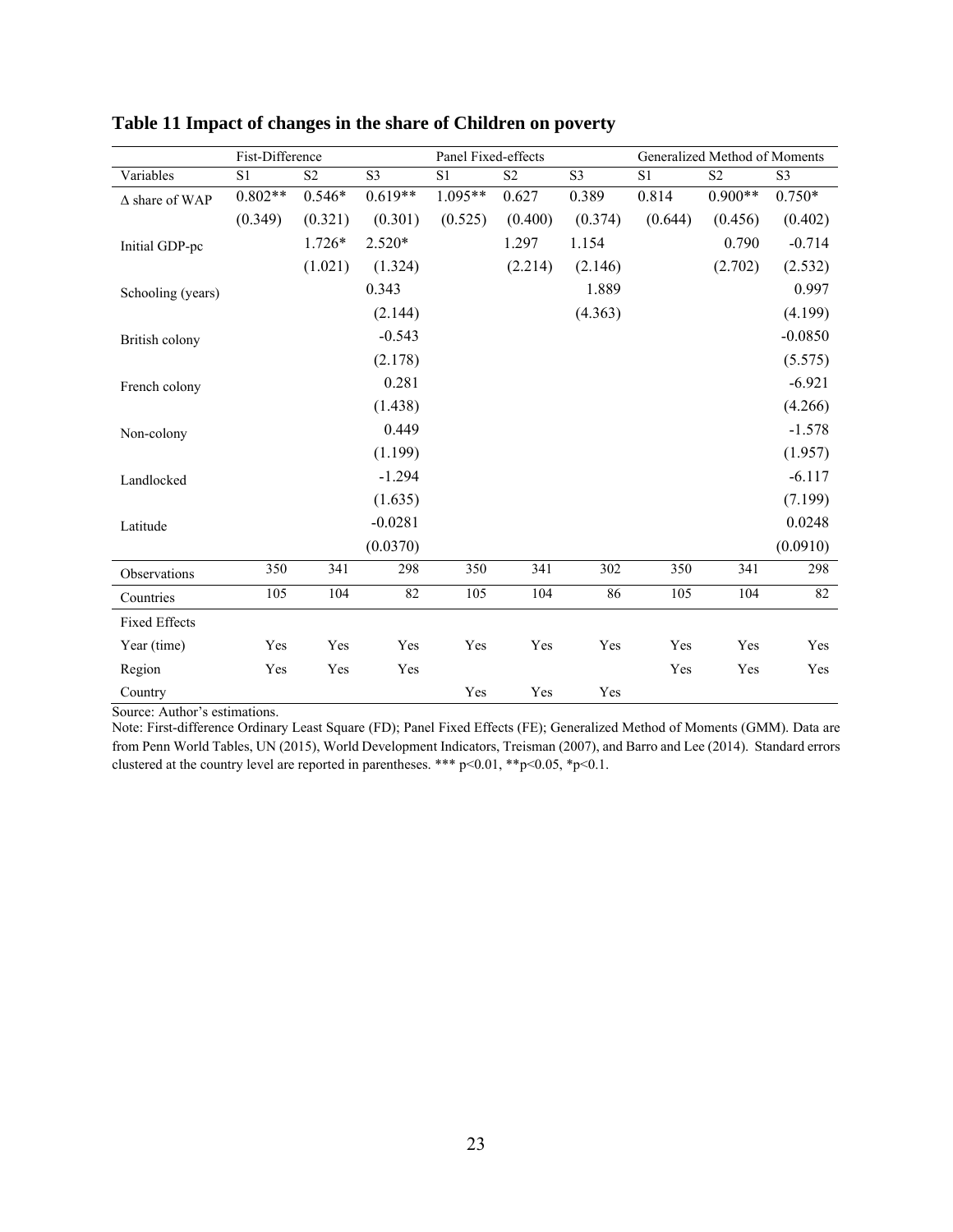#### **7. Conclusion**

This paper analyzes the effects of demographic change, measured by changes in age structure, on GDP per capita growth, savings and poverty. A range of alternative econometric specifications and techniques are applied to examine the impact of demographic change on growth, savings, and poverty reduction, while also addressing potential endogeneity between demographics and development outcomes. The analysis suggests that, on average, an increase of 1 percentage point in the share of working-age population is associated with an increase of 1.5 percentage points in GDP per capita growth, an increase of 0.78 percentage point in savings, and a decrease of about 0.75 percentage point in the poverty rate. Of these results, the growth and savings impacts are found to be the most robust across different specifications. The results also suggest a positive association on the interaction between changes in the share of working-age population and years of schooling with GDP per capita growth.

An important policy implication based on these results is that demographic transition may provide an important opportunity for countries to boost their welfare, by increasing per capita GDP growth and savings, and reducing the poverty rate, while child dependency ratios are shrinking. This may provide opportunities particularly for countries in Sub-Saharan Africa and South Asia that expect an increase in the share of working-age population, as they continue to undergo demographic transition and as their fertility rates continue to fall. However, additional policies that could affect labor participation and labor productivity may be necessary in order to guarantee the potential gains from an increase in the share of working age population for these countries. In addition, these results may not provide sufficient guidance on the effects of reduction in the share of working age population in aging countries, as this effect could be non-linear, when compared to an increase in the share of working-age population driven by reduction in the share of children.

#### **REFERENCES**

- Ahmed, S.A., M. Cruz, D. Go, M. Maliszewska, and I. Osorio-Rodarte. 2016. How Significant is Sub-Saharan Africa's Demographic Dividend for Its Future Growth and Poverty Reduction? *Review of Development Economics*. DOI 10.1111/rode.12227
- Aiyar, S., and A. Mody. 2011. "The Demographic Dividend: Evidence from the Indian States." International Monetary Fund.
- Attanasio, O., and M. Székely. 2000. "Household Saving in East Asia and Latin America: Inequality Demographics and All That*." Annual World Bank Conference on Development Economics*. pp. 393-438.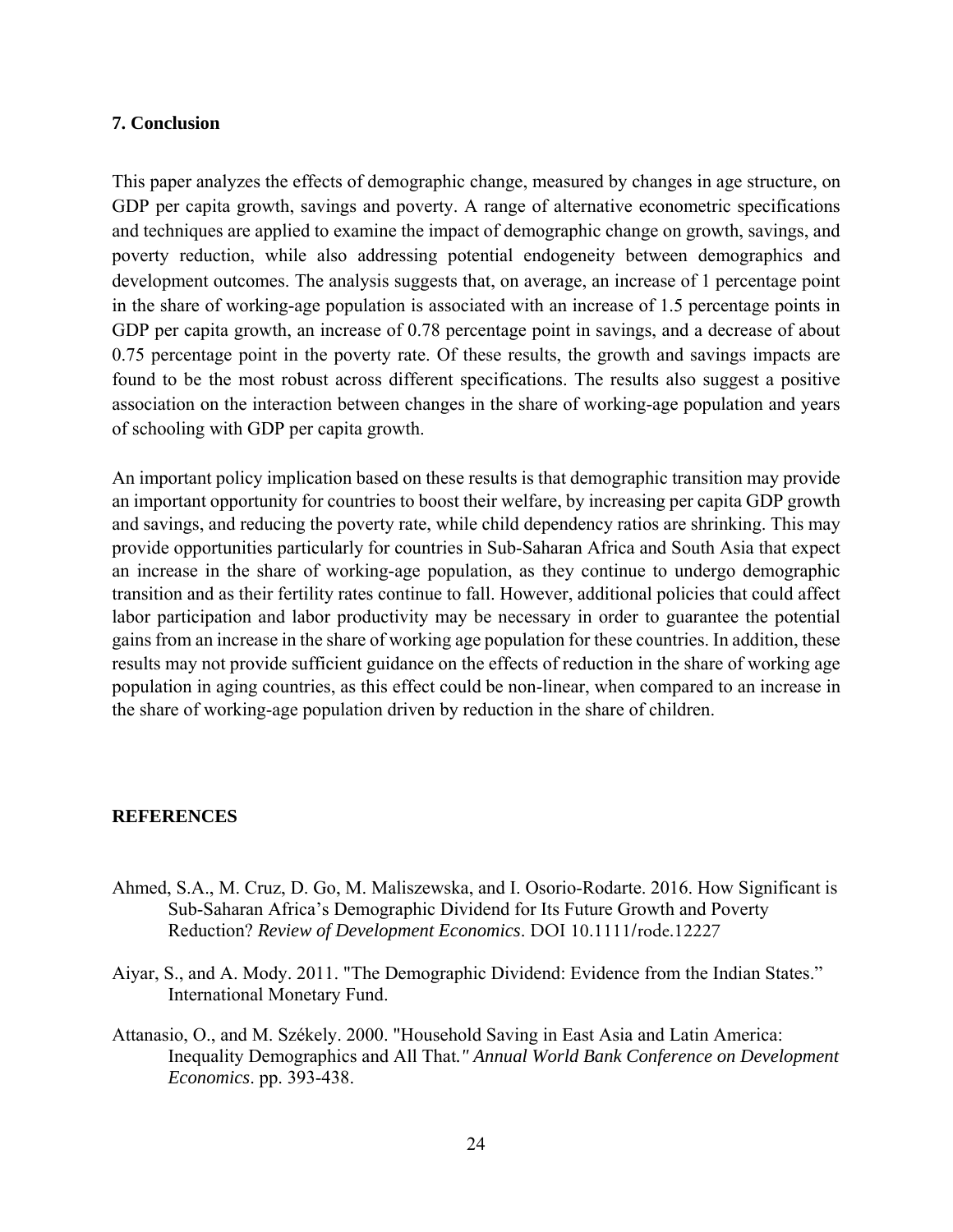- Barro, Robert and Jong-Wha Lee, 2013, "A New Data Set of Educational Attainment in the World, 1950-2010." Journal of Development Economics, vol 104, pp.184-198.
- Birdsall, N., A. Kelley, and S. Sinding, eds. 2003. *Demographic Change, Economic Growth, and Poverty in the Developing World.* Oxford, U.K.: Oxford University Press.
- Bloom, D. E., Canning, D., & Malaney, P. N. 2000. Population dynamics and economic growth in Asia. Population and Development Review, 26, 257-290.
- Bloom, D., and D. Canning. 2004. "Global Demographic Change: Dimensions and Economic Significance." *in Global Demographic Change: Economic Impacts and Policy Challenges,* proceedings of a symposium, sponsored by the Federal Reserve Bank of Kansas City, Jackson Hole, Wyoming, August 26–28, pp. 9–56.
- Bloom, D. E., Canning, D., Fink, G., & Finlay, J. E. 2007. Does age structure forecast economic growth?. International Journal of Forecasting, 23(4), 569-585.
- Bloom, D., D. Canning, G. Fink, and J. E. Finlay. 2009. "Fertility, Female Labor Force Participation, and the Demographic Dividend." *Journal of Economic Growth* 14 (2): 79– 101.
- Bloom, D., and J. Williamson. 1998. "Demographic Transition and Economic Miracles in Emerging Asia." *World Bank Economic Review* 12 (3): 419–56.
- Dollar, D., & Kraay, A. 2002. Growth is Good for the Poor. *Journal of economic growth*, 7(3), 195-225.
- Dollar, D., Kleineberg, T., & Kraay, A. 2015. Growth, inequality and social welfare: cross-country evidence. *Economic Policy*, 30(82), 335-377.
- Eastwood, R., and M. Lipton. 2011. "Demographic Transition in Sub-Saharan Africa: How Big Will the Economic Dividend Be?" *Population Studies* 65(1): 9–35.
- Feenstra, Robert C., Robert Inklaar and Marcel P. Timmer (2015), "The Next Generation of the Penn World Table" *American Economic Review*, 105(10), 3150-3182
- Higgins, Matthew. 1998. "Demography, National Savings, and International Capital Flows." *International Economic Review* 39: 343–69.
- Higgins, M., and J. G. Williamson. 1997. "Age Structure Dynamics in Asia and Dependence on Foreign Capital." *Population and Development Review* 23 (2): 261–93.
- IMF (International Monetary Fund). 2004. *World Economic Outlook: The Global Demographic Transition.* Washington, DC: International Monetary Fund.
	- \_\_\_\_\_\_. 2015. *World Economic Outlook: Uneven Growth–Short- and Long-term Factors.* Washington, DC: International Monetary Fund.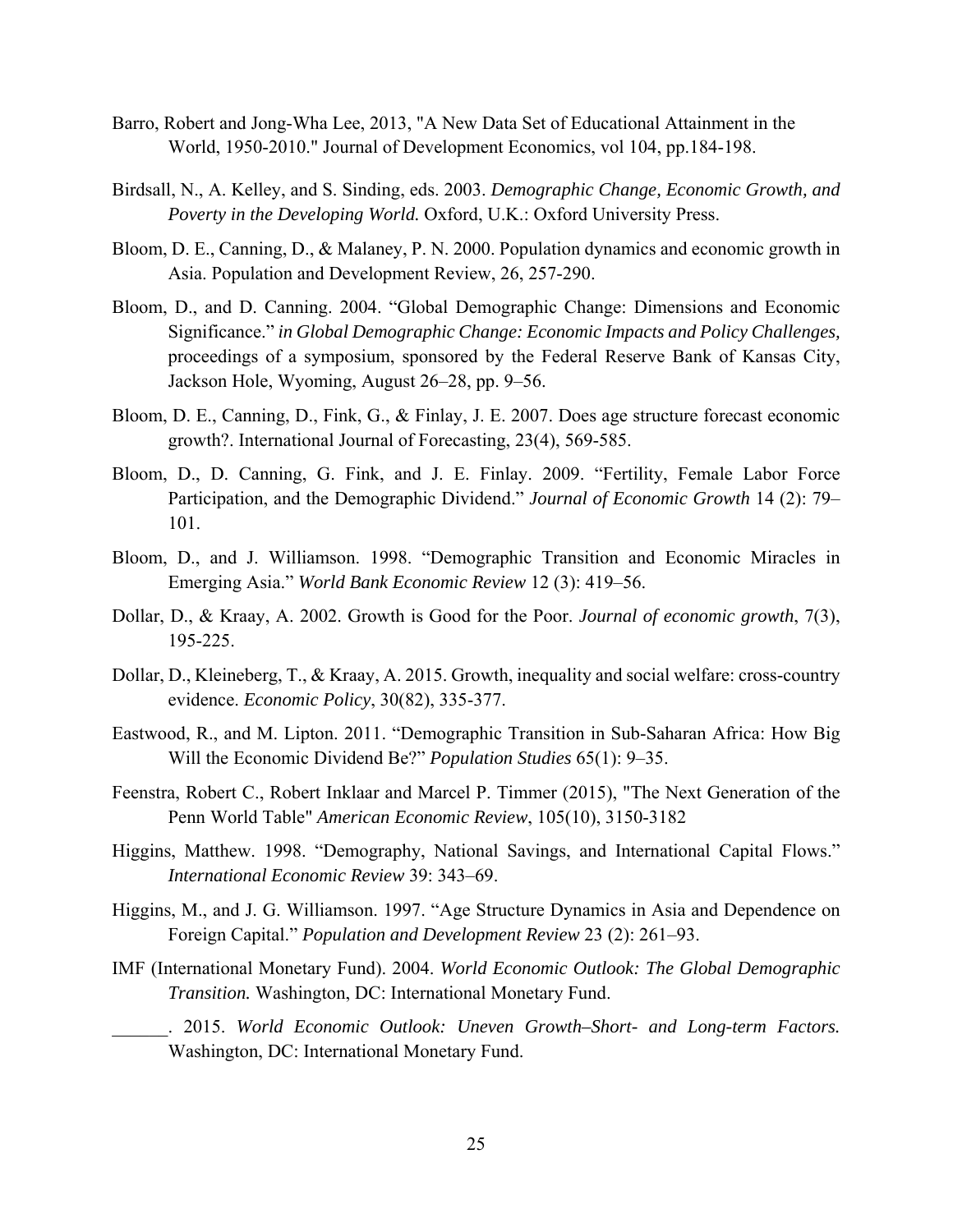- Kelley, A., and R. Schmidt. 1995. "Aggregate Population and Economic Growth Correlations: The Role of the Components of Demographic Change." *Demography* 32 (4): 543–55.
	- \_\_\_\_\_\_.2005. "Evolution of Recent Economic-Demographic Modeling: A Synthesis." *Journal of Population Economics* 18 (2): 275–300.
		- \_\_\_\_\_\_. 2007. "A Century of Demographic Change and Economic Growth: The Asian Experience in Regional and Temporal Perspective." In *Population Change, Labor Markets and Sustainable Growth: Towards a New Economic Paradigm*, edited by A. Mason and M. Yamaguchi, 39–74. Amsterdam: Elsevier.
- Kinugasa, T., and A. Mason, A. 2007. "Why countries become wealthy: the effects of adult longevity on saving". *World Development*, *35*(1), 1-23.
- Lee, R., and A. Mason. 2006. "What Is the Demographic Dividend?" *Finance and Development* 43 (3).
	- \_\_\_\_\_\_. 2010. "Some Macroeconomic Aspects of Global Population Aging." *Demography* 47 (1): S151–S172.
	- \_\_\_\_\_\_, eds. 2011. *Population Aging and the Generational Economy: A Global Perspective.*  Cheltenham, U.K.: Edward Elgar.
- Lee, Ronald. 2003. "The Demographic Transition: Three Centuries of Fundamental Change." Journal of Economic Perspectives, 17(4): 167-190
- Lee, R., and others. 2014. "Is Low Fertility Really a Problem? Population Aging, Dependency, and Consumption." *Science* 346 (6206): 229–34.
- Lipton, M. 1983. *Demography and poverty*. World Bank Staff Working Paper No. 623, Washington, DC: The World Bank.
- Loayza, N., K. Schmitt-Hebel, and L. Servén. 2000. "What Drives Private Saving across the World?" *Review of Economics and Statistics* 82 (2): 165–81.
- Mason, A. 1988. "Saving, Economic Growth, and Demographic Change". *Population and Development Review*, 14(1), 113-144
- Mason, A. 2005. Demographic transition and demographic dividends in developed and developing countries. In *United Nations expert group meeting on social and economic implications of changing population age structures* (Vol. 31).
- Mason, A., and T. Kinugasa. 2008. "East Asian economic development: two demographic dividends". *Journal of Asian Economics*, *19*(5), 389-399.
- Merrick, T. W. 2002. Population and poverty: New views on an old controversy. *International Family Planning Perspectives*, 28(1), 41-46.
- Murtin, F. 2013. "Long-Term Determinants of the Demographic Transition, 1870–2000," The Review of Economics and Statistics, MIT Press, vol. 95(2), pages 617-631, May.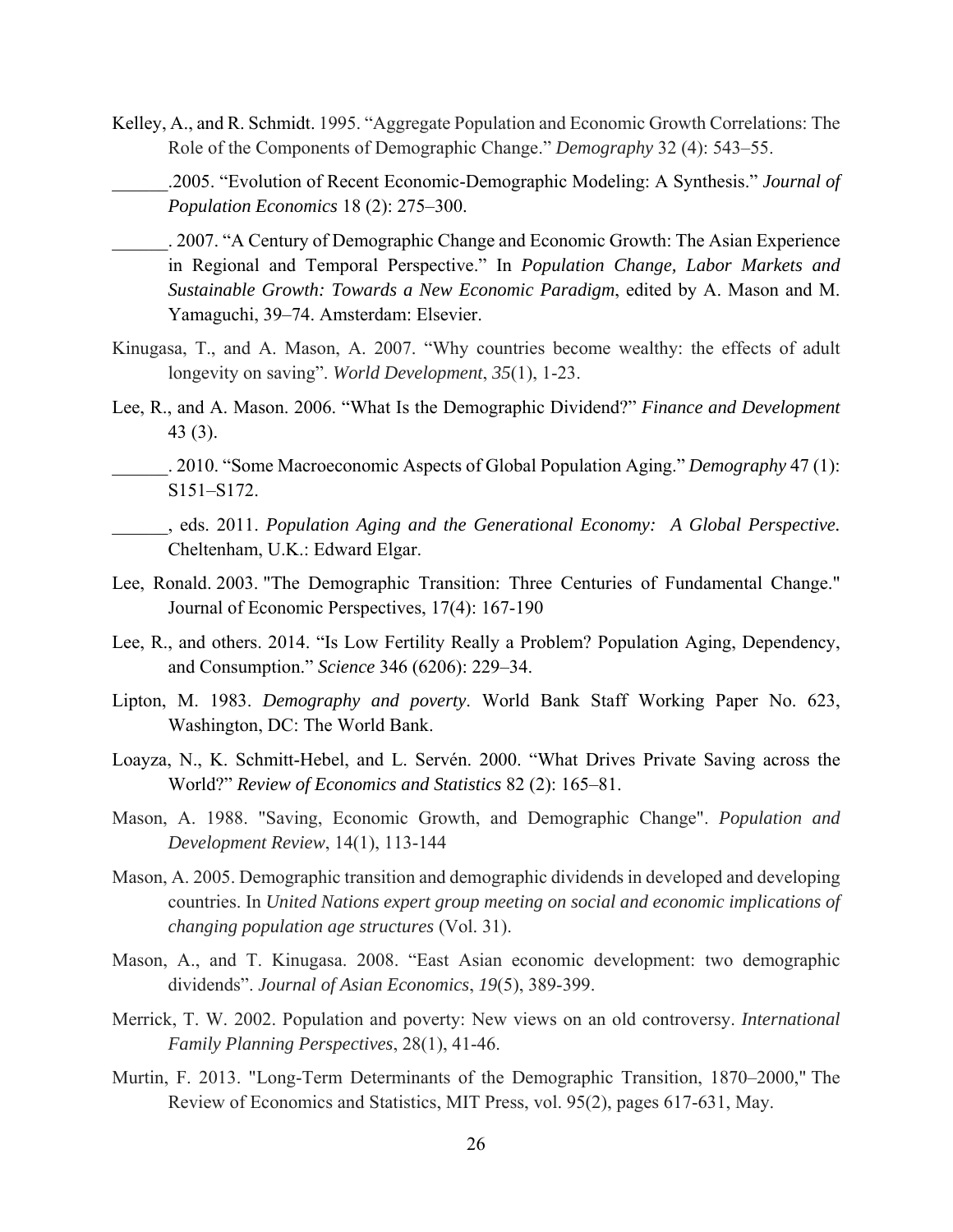- National Research Council, 1986, *Population Growth and Economic Development: Policy Questions*, Washington, DC: National Academy Press
- Paes de Barros, R. & Sergio Firpo & Roberta Guedes & Phillippe Leite, 2015. "Demographic Changes and Poverty in Brazil," Discussion Papers 0096, Instituto de Pesquisa Econômica Aplicada - IPEA.-
- Rajan, R. G., and A. Subramanian. 2008. "Aid and Growth: What Does the Cross-Country Evidence Really Show?" *Review of Economics and Statistics 90* (4): 643–65.
- Emmanuel Saez & Gabriel Zucman, 2016. "Wealth Inequality in the United States since 1913: Evidence from Capitalized Income Tax Data," The Quarterly Journal of Economics, doi:10.1093/qje/qjw004.
- Szreter, S. 1993. "The Idea of Demographic Transition and the Study of Fertility Change: A Critical Intellectual History". *Population and Development Review* 19(4), pp. 659-701.
- Treisman, D. 2007. *The architecture of government: Rethinking political decentralization*. Cambridge University Press.
- UN (United Nations). 2013a. *National Transfer Accounts Manual: Measuring and Analysing the Generational Economy*. New York, United Nations.
- UN (United Nations). 2015. *World Population Prospects: The 2015 Revision,* New York: United Nations, Department of Economic and Social Affairs, Population Division.
- World Bank. 2013. Poverty Assessment: Assessing a Decade of Progress in Reducing Poverty 2000–2010. Washington, DC: World Bank.
- World Bank. 2015a. *Global Monitoring Report 2015/16: Development Goals in an Era of Demographic Change.* Washington DC: World Bank.
- \_\_\_\_\_\_. 2015b. *Aging in East Asia and Pacific: Capitalizing on the Demographic Transition*. Washington, DC: World Bank.
- \_\_\_\_\_\_. 2015c. *Golden Aging: Prospects for Healthy, Active, and Prosperous Aging in Europe and Central Asia*. Washington, DC: World Bank.
- \_\_\_\_\_\_. World Development Indicators Database. Washington, DC: World Bank.